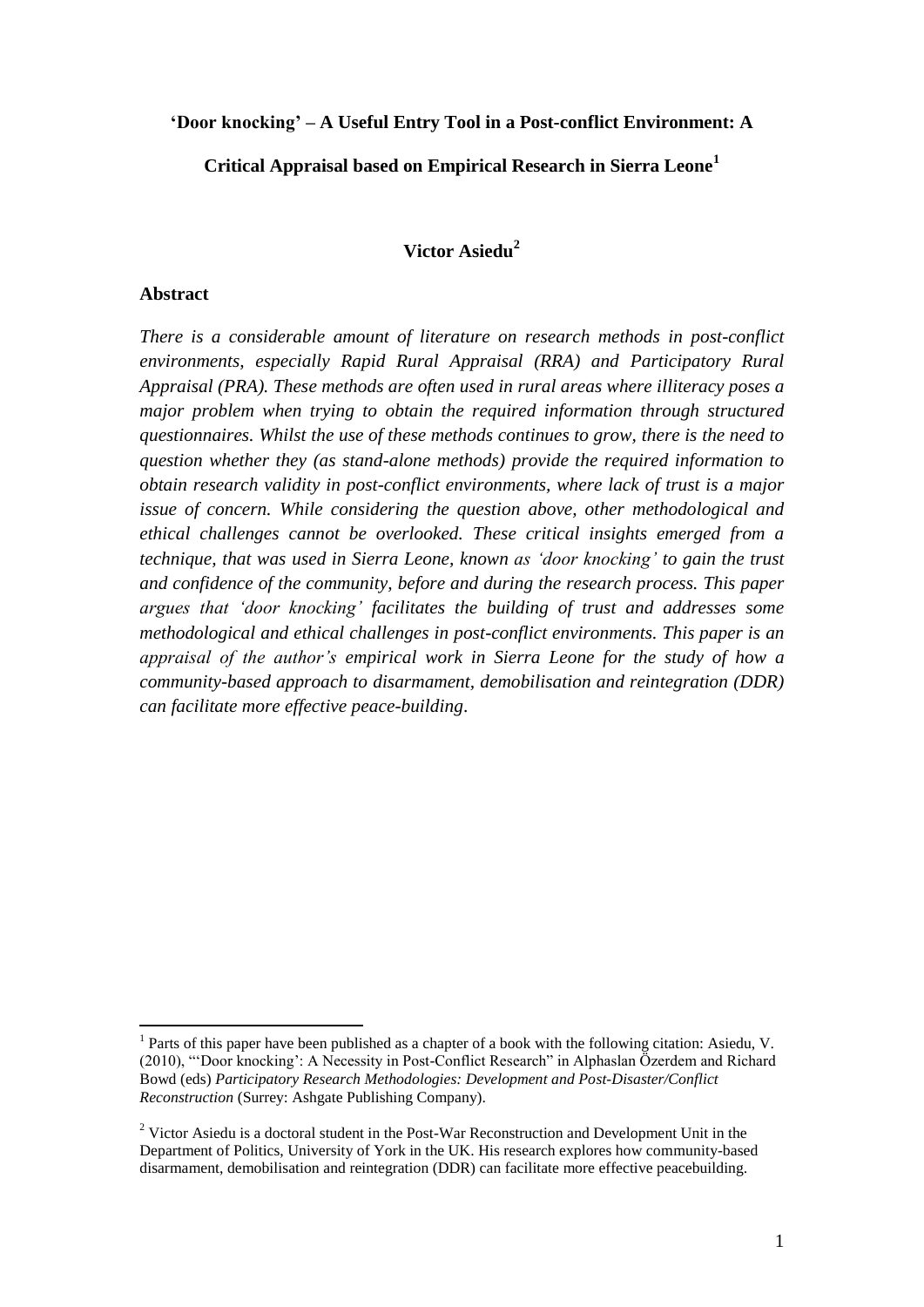# **Introduction**

<u>.</u>

Over the last two decades, a growing awareness of the methodological inadequacies of the conventional research approaches<sup>3</sup> in post-conflict environments has stimulated the development of a variety of alternatives (Preece, 2006; Chambers and Mayoux, 2005; Slocum and Thomas-Slayter, 1995; Cornwall, et al, 1993). These conventional research methods are considered to be a top-down approach with little or no participation at all from local communities. For instance, the design of the research is, along with other information gathering tools, considered to be that of the researcher without the involvement of the researched community (Preece, 2006:206), and this approach has been criticized by some communities, owing to the lack of opportunities for participation in research programmes that affect them. Also, many conventional research programmes have failed to identify issues of gender, age and status due to the lack of community involvement, and sometimes lack of familiarization on the part of the researcher to enable the identification of the issues relating to diversity. Even in recent times, lack of community participation in research programmes, that affect communities, has become an ethical issue, and critics are calling for active participation of communities in such an information gathering process (Chambers and Mayoux, 2005). It can, therefore, be argued that the conventional research approaches have failed to involve the researched community actively.

Considering the fact that the aim of conventional research is to gain information or knowledge, this paper questions whose knowledge it is, and what the knowledge is for. Notably, any knowledge gained is from the researched community and any development resulting from the research is geared towards that community. This

 $3$  Conventional research approaches are methods which do not involve the researched through active participation.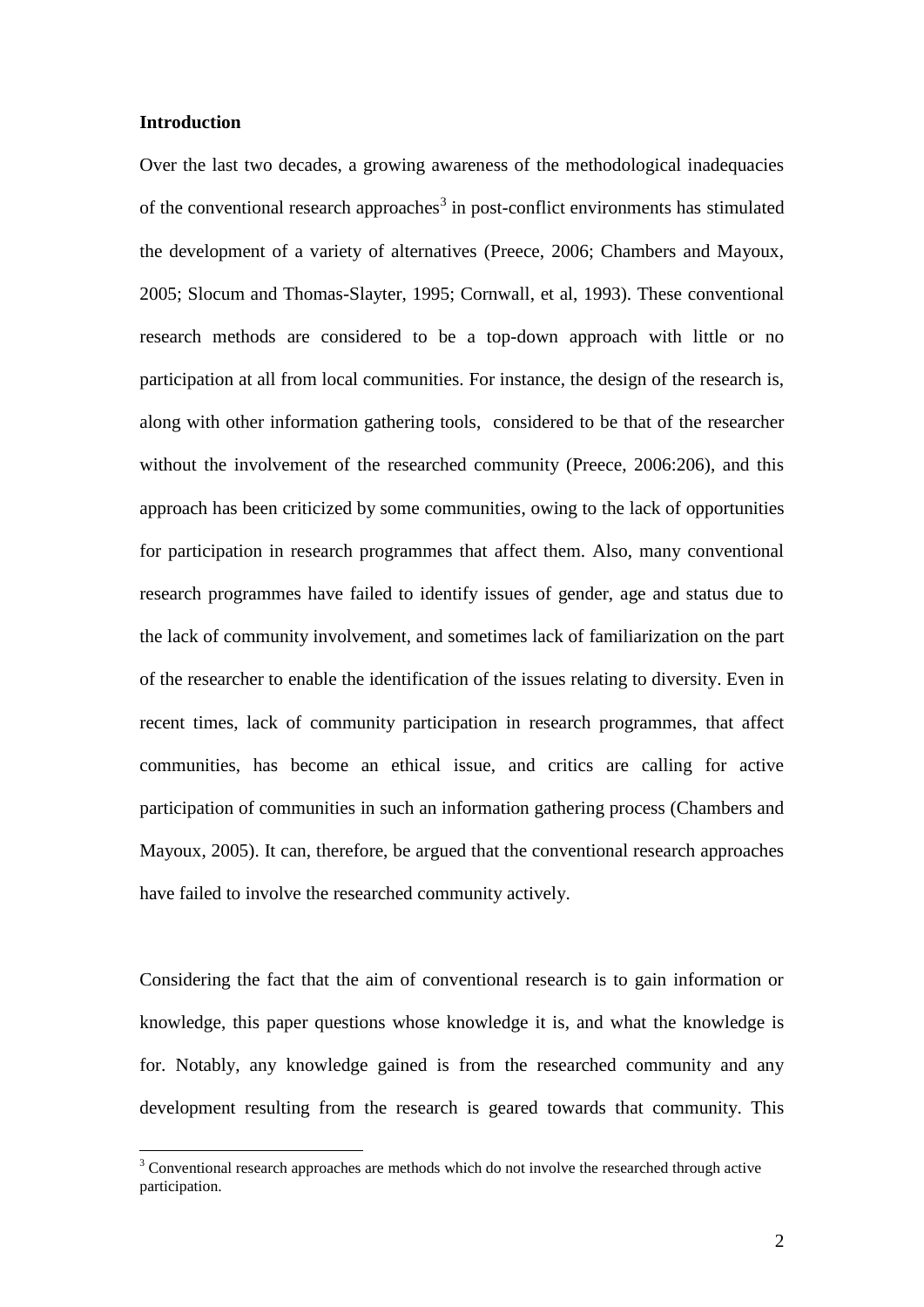means that the researcher"s role is to facilitate the research process but not to take over the investigations from the researched (Chambers, 1997). Chambers elaborated on this point by stating that "we encourage and allow "them" to take the lead, to determine much of the agenda, to gather, express and analyse information and to plan" (Chambers, 1997:131). The expressions of "we" and "them", by Chambers, referred to researchers and communities, respectively. Whilst this could be true in PRA action research, it is debatable in academic research. Normally, in academic research, researchers take control of what they are investigating. However, we should not forget that the active participation of the researched community is very important for research projects, thus many alternatives to the conventional research approaches have shifted towards participatory methods.

# **Participation in Research**

The concept of community participation in research aims at community ownership of research programmes. It is assumed that research programmes, which involve communities, often contribute to a 'more effective and sustainable impact' than those with less participation (Cornwall et al, 1993:13). According to Botterill and Fisher (2002:5), community participation models offer alternatives to "bottom up" solutions to problems within communities. Participation has gained immense popularity because it empowers communities and offers local ownership. Slocum and Thomas-Slayter (1995) argue that by involving local people in the problem definition, data collection, decision making and implementation processes, the success of research projects can be facilitated.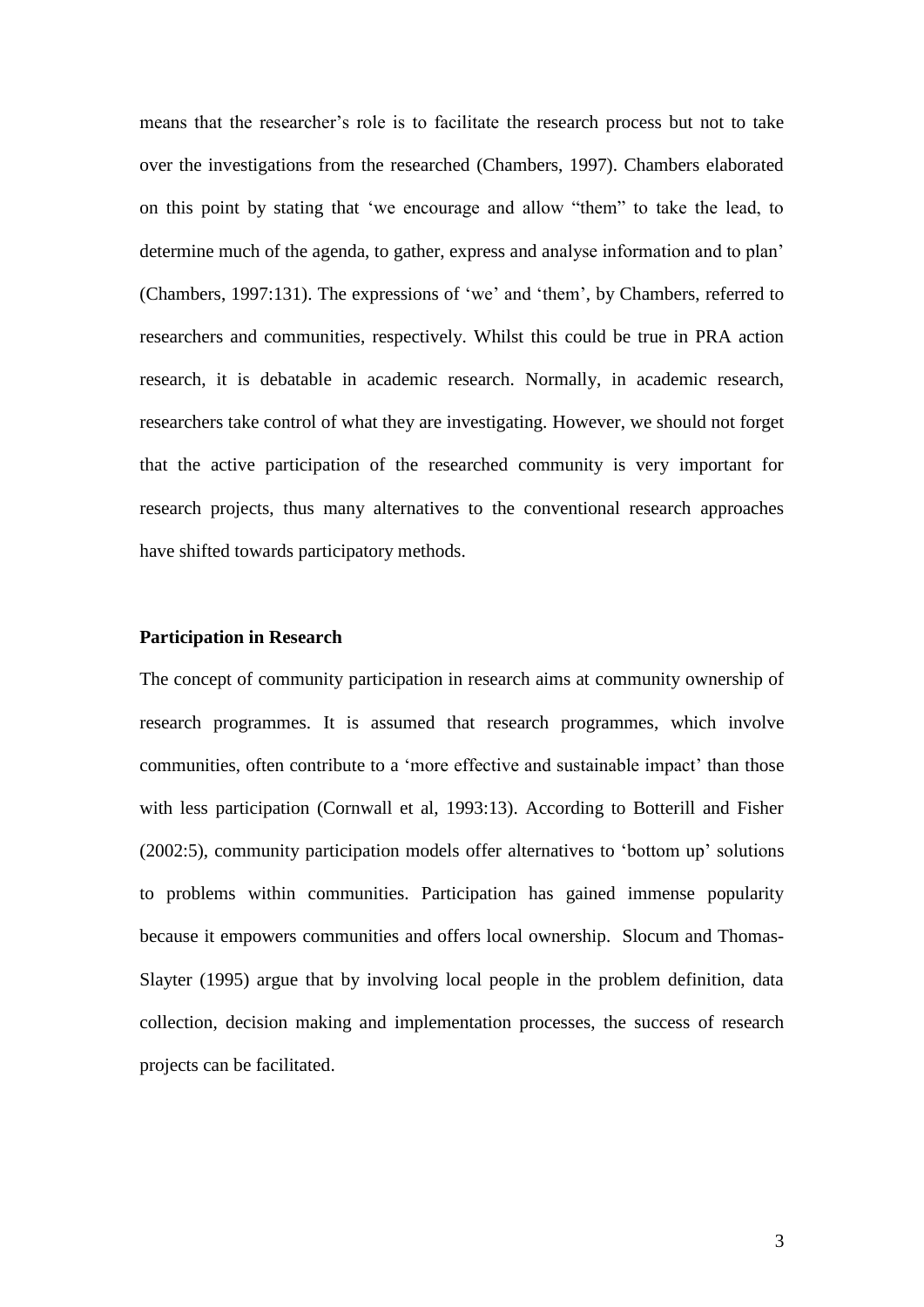Participation also increases the voice of the poor and vulnerable, and those who otherwise may lack opportunities to be heard. It has been realised that vulnerable groups such as women, children and the disabled are often neglected in research programmes. Bar-On and Prinsen (1999:286) cited Botswana as a place where 'women, young people, members of ethnic minorities and the poor were underrepresented" in programmes, which affected them. Participation offers opportunities for minorities to contribute towards the decision making processes.

In addition, participation facilitates the triangulation process in research. In participatory research projects all social and demographic groups are represented and, given the fact that these groups of people are from different backgrounds, each of which has a different status, their involvement enriches data collection. In postconflict environments, participation also facilitates social reintegration and encourages the use of a variety of research tools, such as the Venn diagram, time trends, and interviews which help to offset research biases and enhance validity (Bar-On and Prinsen, 1999). The virtues of participation are that researchers can demonstrate a strong interest in justifying, maintaining and propagating PRA methods (Kapoor, 2002:114).

#### **Opportunities and Limitations of PRA Methods**

The past two decades have seen PRA becoming the preferred methodology for participatory research. PRA is defined as a "family of participatory approaches and methods which emphasize local knowledge and enable local people to do their own appraisal, analysis and planning" (World Bank, 1995:175). Built on a premise that participation in projects is fundamental to success, the PRA methods go beyond data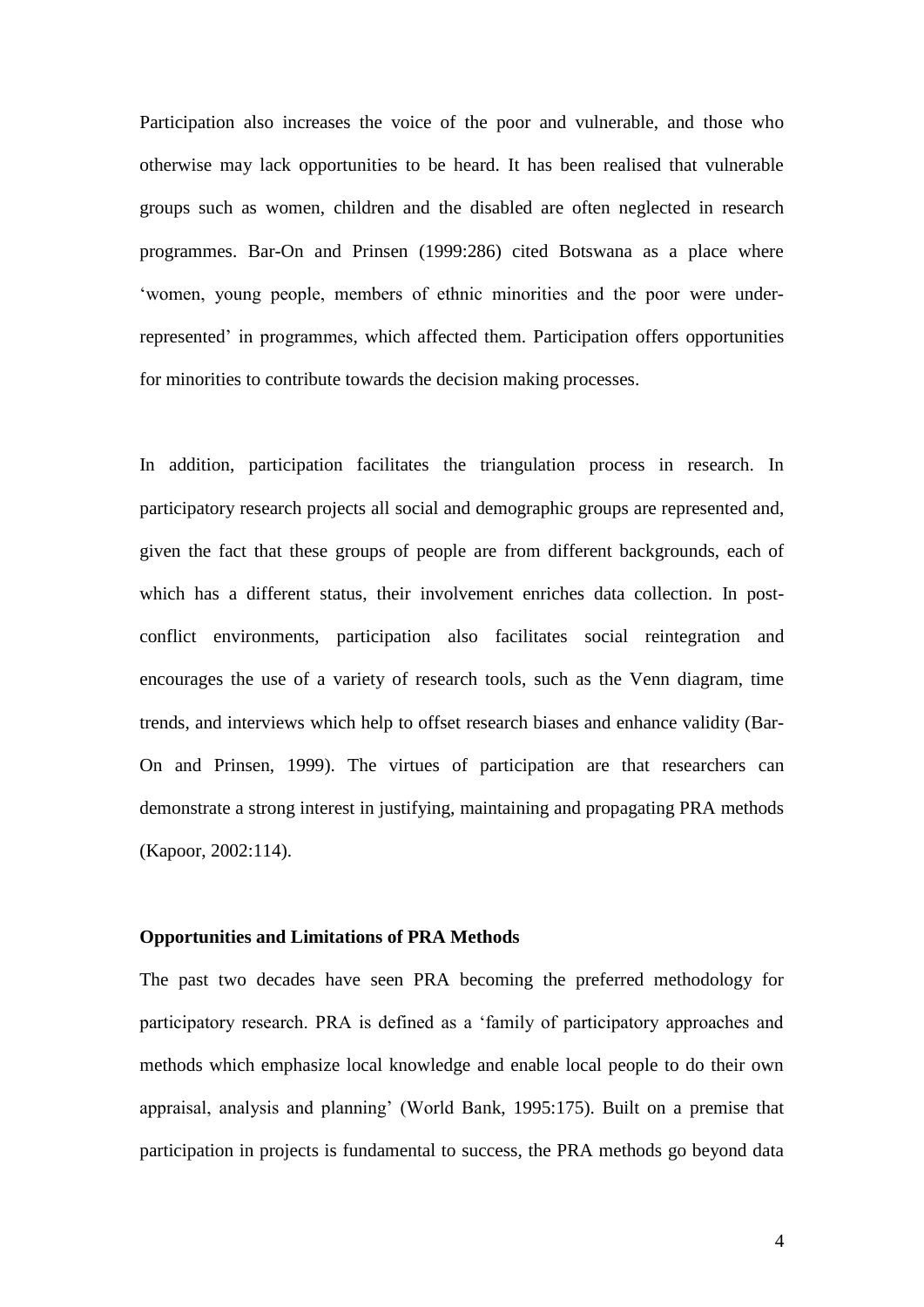collection to include the identification of problems, which may lead to community development. Although originally developed for use in rural areas, it has evolved to include urban communities and this leads to using the new term "participatory appraisal" (Preece, 2006:202). In parallel with the continuing use of traditional participatory methods, PRA is being used in various contexts, such as academic research in post-conflict environments, which is why this paper questions its appropriateness. Chambers (2007:11) posits that, "more and more practitioners/facilitators have become creative pluralists, borrowing, improvising and inventing PRA methods to suit particular contexts, sectors and needs.

Historically, PRA evolved from several disciplines (anthropology, popular education, participatory research) so that local people with little education would be capable of doing their own appraisal and analysis (Chambers, 2007). This approach is aimed at bridging the power relations between researchers and the researched community so that reliable data can be collected. PRA evolved from Rapid Rural Appraisal (RRA) and both methods are associated with visualization, however in most participatory research, PRA methods are used because it is argued that the use of RRA methods in the generation of information does not involve the subjects, and this contrasts with the "constructivist view of knowledge as an interactive activity" (Bar-On and Prinsen, 1999:5). However, PRA involves local people through participation and empowers the researched in being part of the whole process, so that this would not only enable communities to identify their own problems, but also would empower them to take the necessary steps to reach a solution (Gladwin et al, 2002:424). Other key tenets of PRA include teamwork with people from diverse backgrounds and knowledge bases, and flexibility in terms of time (The World Bank, 1996). From these principles, PRA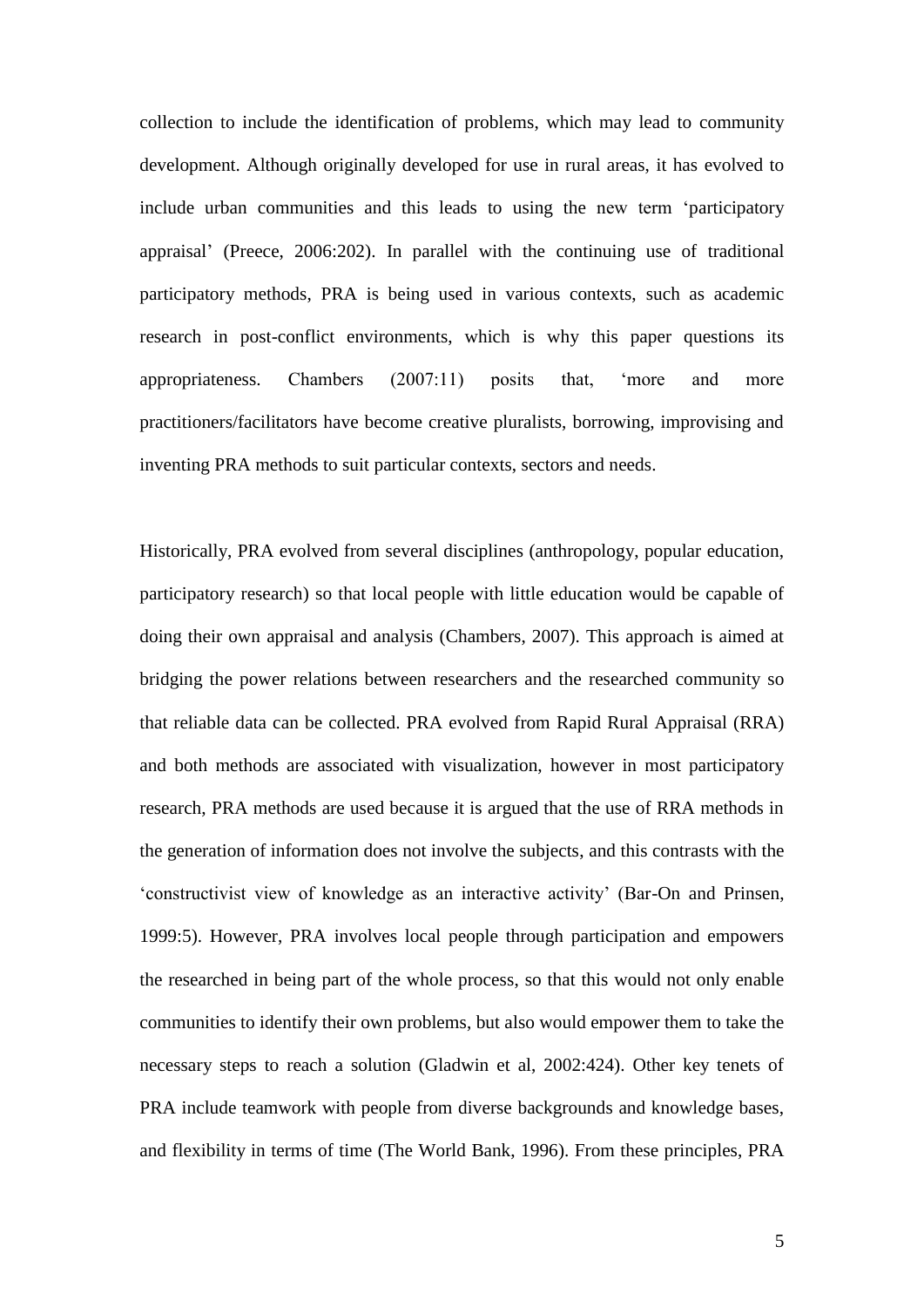has emerged not only as a useful research method but also as a community empowerment tool, which can lead to processes which can bring about social cohesion. It is assumed that participation, in many circumstances, is likely to improve the quality, effectiveness and sustainability of projects (The World Bank, 1994).

Despite the virtues of participatory research, PRA is not without its limitations. First, the issue of genuine participation has been questioned (Christoplos, 1995; Guijt and Shah, 1998). Boyd (2000:3), for example, questions how researchers can exercise control of methodology, analysis and writing of reports in a format and style which is acceptable to publishers and describes such research processes as participatory. Boyd termed these so-called bottom-up participatory appraisals subtle top-down interventions, which are controlled and managed by researchers with less participation by the researched.

Another weakness of PRA is its inability to equalize power relations among the researched group. These power relations exist in PRA methods because, according to Kapoor (2002), decisions are not reached by calculating the number of individual votes but they are achieved through qualitative discussions, hence it is usual that those who are more active in communities are heard most. The active members in participatory research normally overshadow the less active ones, thereby running a higher risk of research bias (Jacobson and Laudau, 2003). It is important to give equal opportunities to community members in decision making processes but, often, the poor and the uneducated ones are marginalised. In post-conflict environments for example, vulnerable groups such as women, children and disabled people are marginalised; however, the power and influence other groups, such as male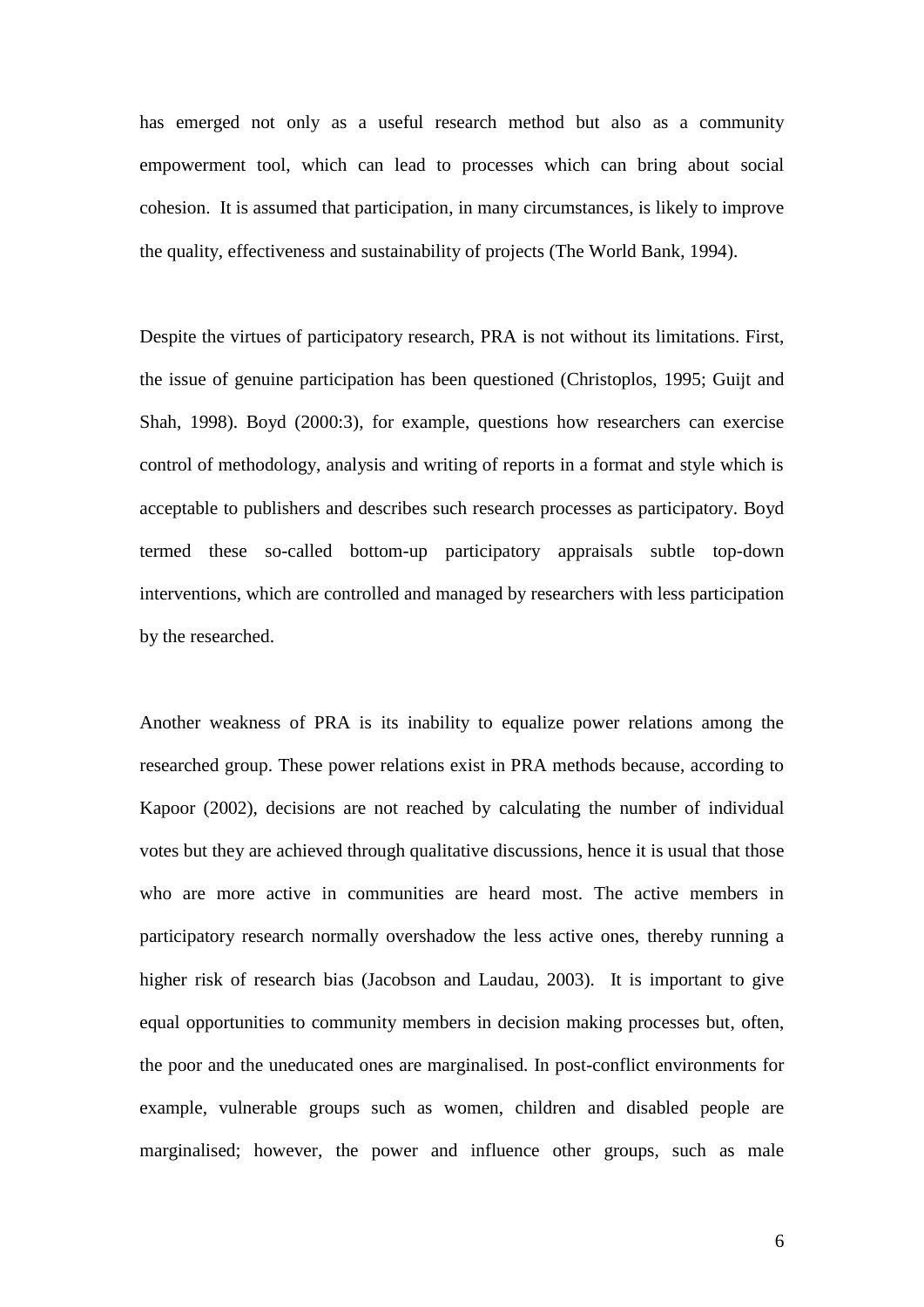combatants, exert depends on how active they are. The existence of power relations in communities therefore affects the participatory processes in the usage of PRA methods.

#### **PRA and Post-conflict Environments**

PRA is very popular with researchers in post-conflict environments, but it is necessary to raise questions about the practicability of this research methodology. Post-conflict environments, unlike other local communities, experience lack of trust and cooperation, emotional stress and trauma, and abject poverty, therefore it is sometimes difficult, or even impossible, to apply some of the PRA methods successfully in these environments. Many conflicts have occurred because of issues of lack of trust among community members, and also conflicts have been prolonged as a result of mistrust between peacekeeping troops and the warring factions. In Liberia, for instance, the lack of trust between the ECOWAS Monitoring Group (ECOMOG) and the warring factions prolonged the conflict in that country. The issue of trust is of significance in post-conflict environments because it contributes to social reconstruction, and also the "building of social capital that can help prevent recurring outbreaks of violent conflict" (OECD, 2001:121). Research, in post-conflict environments, aims to facilitate bringing an end to conflict situations and to contribute towards development to improve people"s livelihoods in communities. However, owing to the lack of trust in such environments, is it possible for researchers to obtain the necessary information by applying PRA methods?

Also, PRA methods are devised to facilitate access to the researched, but in postconflict environments, where investigations sometimes go deep into individual

7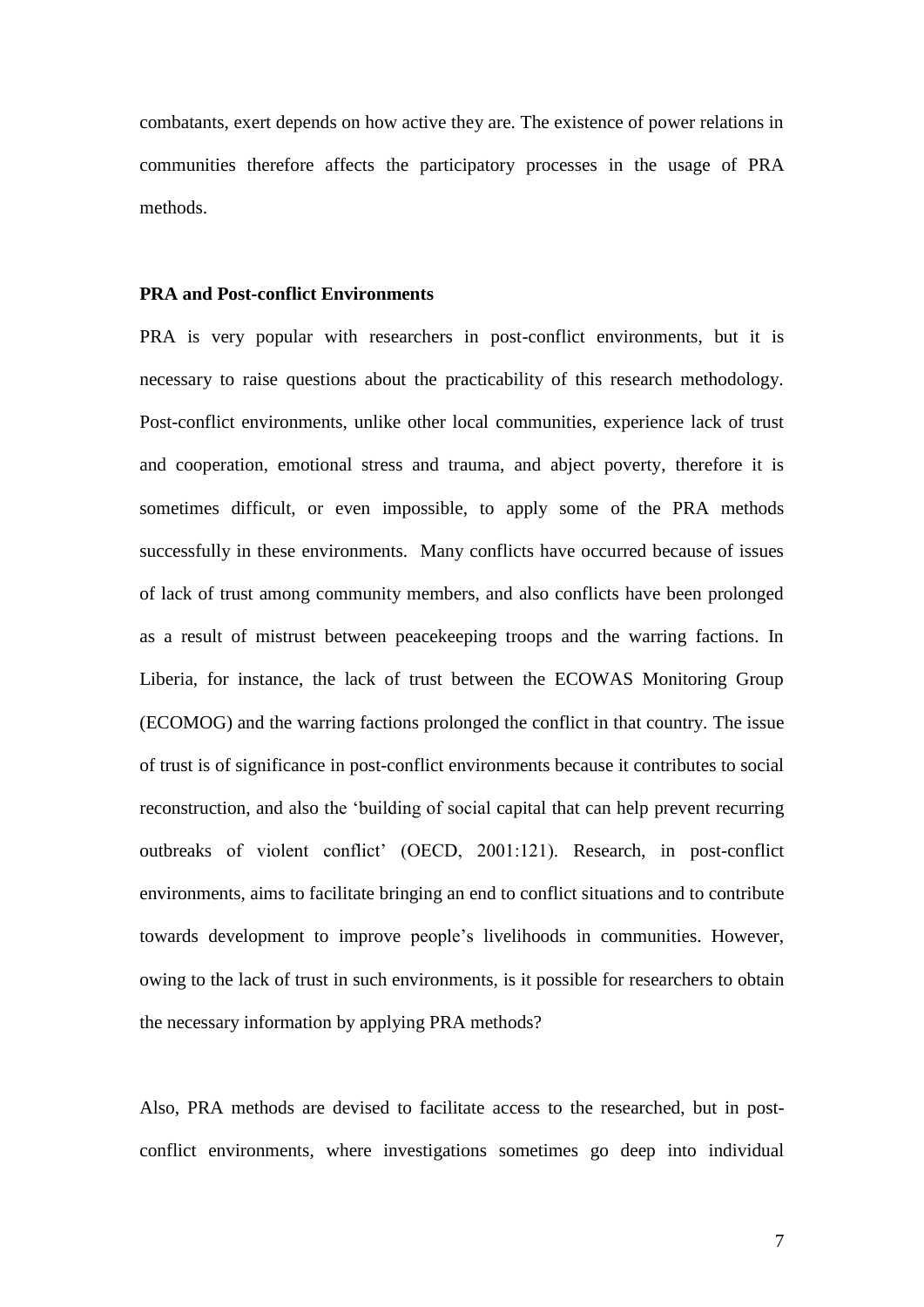personal life history or discuss very sensitive and emotional issues, such as death or abuse, gaining access to people with such worries can be very difficult. Lack of trust, for example, may limit researchers' ability to gain access to respondents' expression of emotional experiences and states of being from which to gain the required data, or information needed. According to Bowd (2008), gaining emotional access in a postconflict environment is a difficult process due to the intense suspicion engendered by the nature of the research and the researcher"s status as an "outsider". Lack of access to respondents can lead to under-representation<sup>4</sup>, which is a methodological problem.

As discussed above, the lack of trust in post-conflict environments raises questions about the viability of using PRA methods in such areas. Applying PRA methods in such environments could mean borrowing these methods inappropriately, as suggested by Chambers (2007). Probably, researchers are not even aware that they are not gathering the required data. For example, it will be difficult for a female excombatant, who suffered much sexual abuse in a conflict situation, to narrate her past experiences when meeting a researcher for the first time. My past experience as an intelligence officer in Liberia and Sierra Leone during the civil conflict, when I served as a peacekeeper, revealed the difficulties one had to go through before gaining information from former combatants. Although these people will definitely provide some form of information when meeting you for the first time, often it is difficult to discern whether or not the information they have given is false. Generally, the truth is only revealed by degrees, following a process of familiarization with the interviewer and with the techniques being used, through which more comfortable, trusting relationships may have been developed.

1

<sup>4</sup> Under-representation means insufficient or inadequately represented.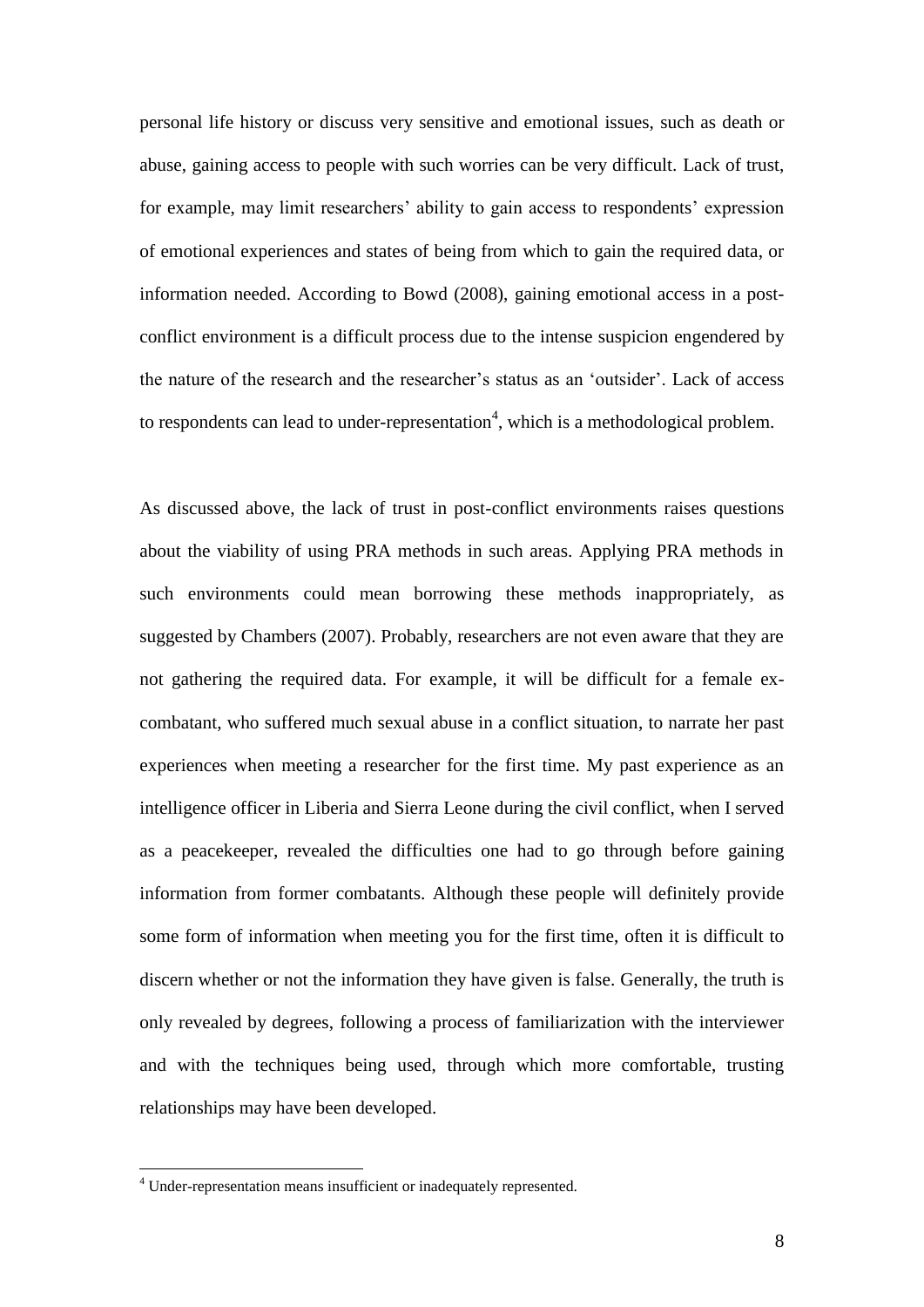There is the need to recognise that the personal lives of many people in post-conflict environments have, in one way or another, been invaded. Most respondents will have suffered many atrocities during the conflict, sometimes resulting in their being in a state of shock and mistrust. They may have been attacked by their own family and friends, who had joined a rebel incursion, and may have become traumatized. Therefore, it will almost certainly be difficult for them to provide information about themselves to researchers, who are considered to be outsiders. Notably, some of this information can jeopardise their position in communities and affect their social status (Jacobsen and Landau, 2003), thus they may be very cautious and possibly frightened when speaking to researchers.

## **Lack of Trust and Other Methodological and Ethical Problems**

The issue of trust also affects sampling in post-conflict environments. Many social researchers use non-probability sampling, such as the snowballing technique, to collect data. Thus, snowballing is a useful way to identify links among individuals in various groups, and the way in which they interact. Contacting people, using snowballing, is much easier within groups that relate fairly well because people know the members of their groups, their contact numbers and addresses. Gatekeepers are normally those who link researchers with others in their groups. Whilst gatekeepers identify entry points, gaining access to respondents is based on trust. When there is lack of trust between the researcher and the respondent, and also among individuals within the same group, linking respondents can be difficult. Jacobson and Landau (2003) argue that the exclusion of people from their own group, or from other groups, through snowballing, runs a high risk of producing a biased sample which can affect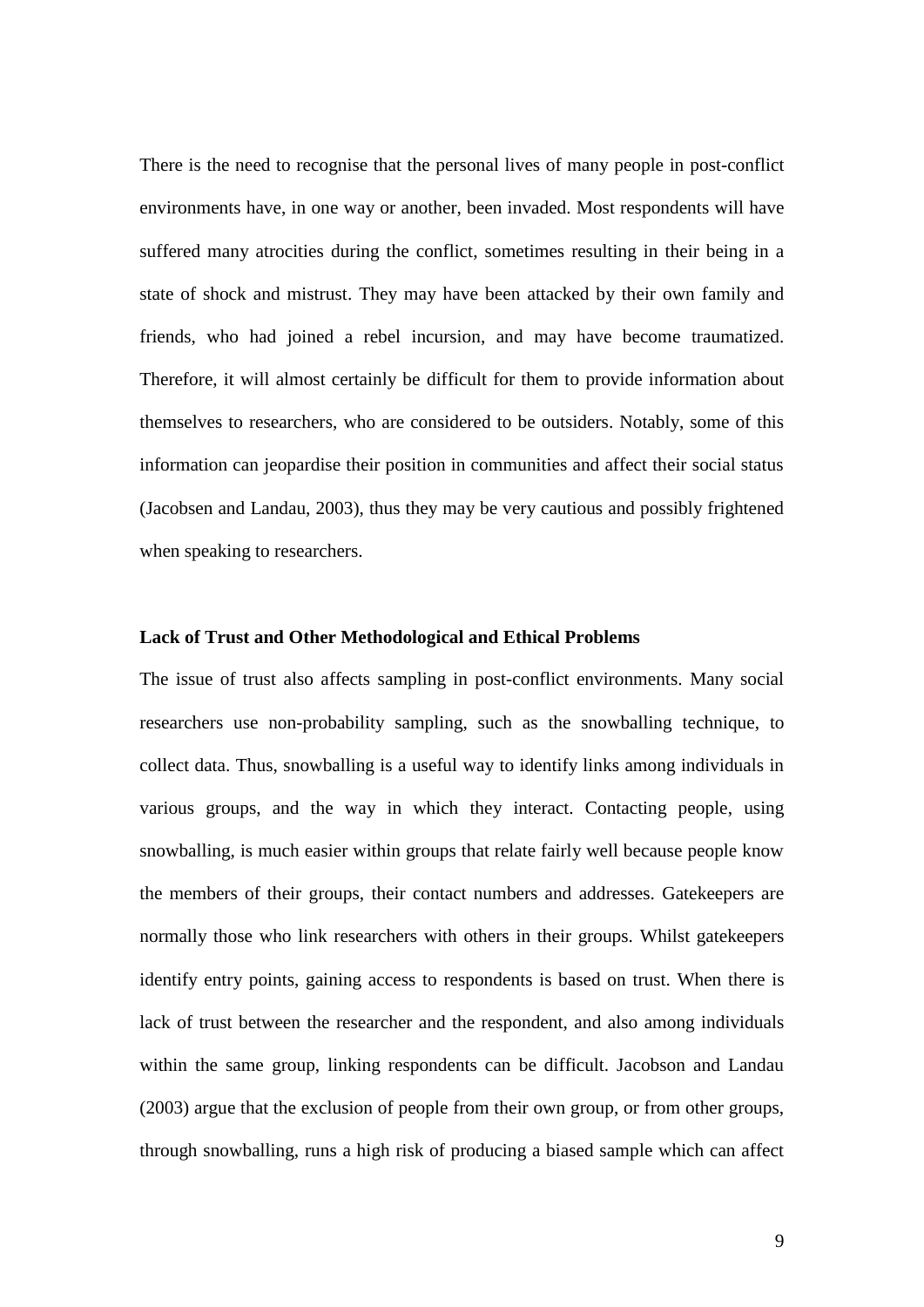research outcomes. This paper, therefore, argues that using gatekeepers to facilitate access to entry points using snowballing does not automatically give researchers total access to respondents in post-conflict environments, but that building up trusting relationships is more likely to do so.

Moreover, the use of translators during the research process is based on trust. Many social researchers, such as those in post-conflict environments, use translators to assist with the interpretation of unfamiliar spoken local languages. However, it is known that the use of translators could result in inaccuracies in questions and answers, because some word(s) might be substituted with similar word(s) and that could wholly change the meaning of the original questions and answers. Whilst the use of translators could affect the research, researchers continue to need to use the services of translators. Apart from the fact that researchers can use multiple questions to discern whether or not the right questions are being asked by translators, they (translators) are likely to be more effective if their work is based on having formed trusting relationships.

In addition, the issue of confidentiality in a post-conflict environment is based on trust. Confidentiality means that any "identifying information that could connect a respondent with an interview must be kept hidden and, as soon as possible, destroyed" (Druckman, 2005:160). In post-conflict research, where respondents provide their life histories, some of them would like to remain anonymous. Researchers also need to be circumspect about confidentiality so that, under no circumstances, will a report clearly identify anyone, or a field of study, which could compromise confidentiality. In many research environments, the issue of trust plays a major role in relation to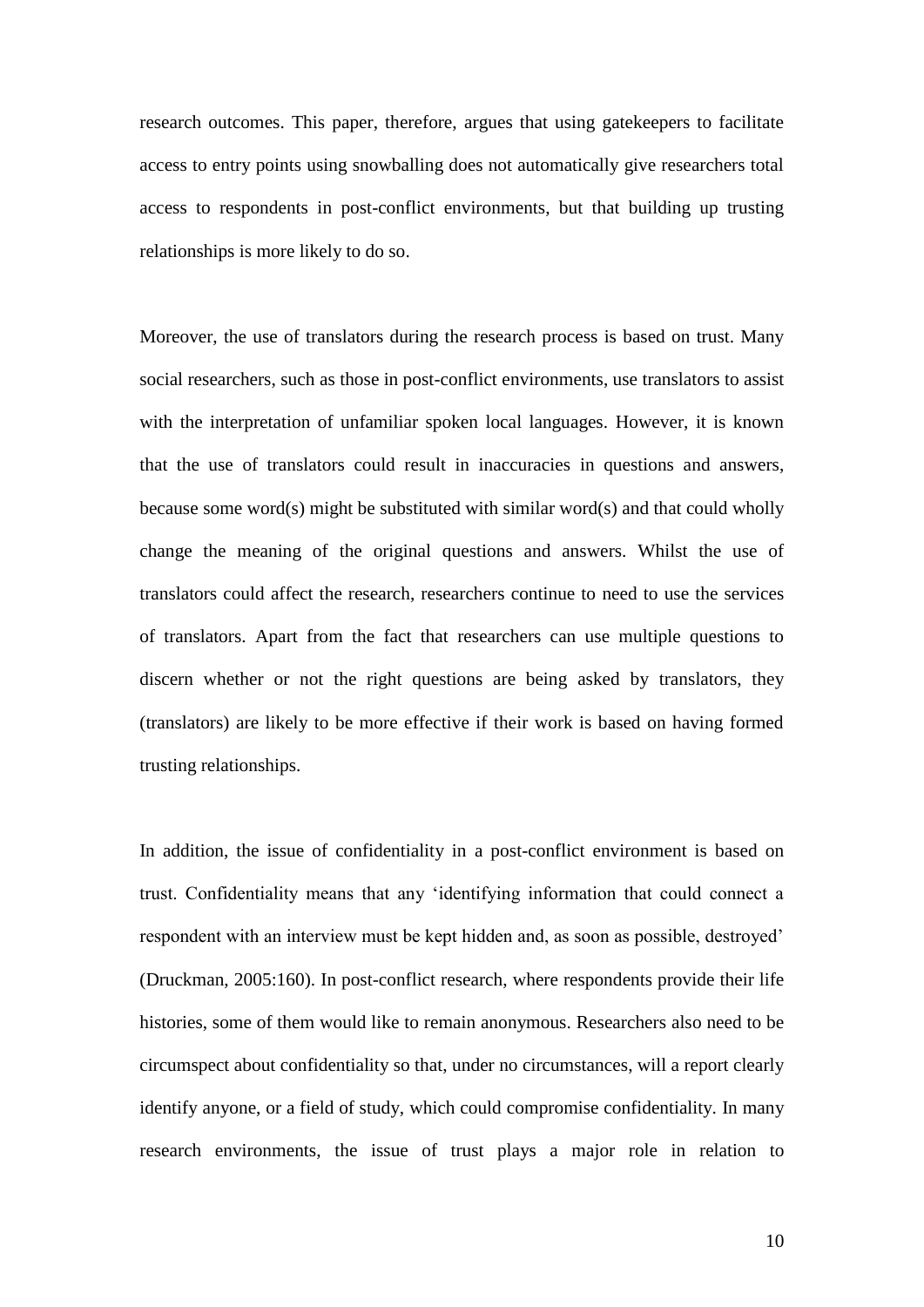confidentiality. Respondents, having agreed by word of mouth or signed a contract provided by researchers, trust them to ensure that that their confidentiality will be maintained. Without trust, it will be impossible for respondents to accept that any promise regarding confidentiality will be maintained.

Notably, the issue of trust is not new in social research and authors, such as Lincoln and Guba (1985:257), have emphasized the importance of maintaining a trusting relationship with gatekeepers and respondents, in order to facilitate the research process. However, trust has not been addressed as the main issue in social research. It is essential to attempt to address the issue of trust in post-conflict environments, where respondents are more inclined to hold back information should a lack of trust exists. Based on the fact that trust is a major issue in post-conflict environments, it is necessary to question whether PRA, as a stand-alone process, can provide the information required for post-conflict research. Interestingly, many post-conflict researchers have embraced PRA techniques and are widely promoting them without considering the fact that post-conflict environments are different from non-conflict areas. Adams (1998:226) posits that in reality, the researched can "withhold information" or access to it, thereby making it difficult for researchers to obtain that information. Nevertheless, this paper argues that a researcher, who is considered to be an outsider, may be able to obtain the necessary information by having gained the respondents" trust. "Door knocking", the main focus of this paper, is a way of building trust with respondents in order to acquire the information needed for research purposes.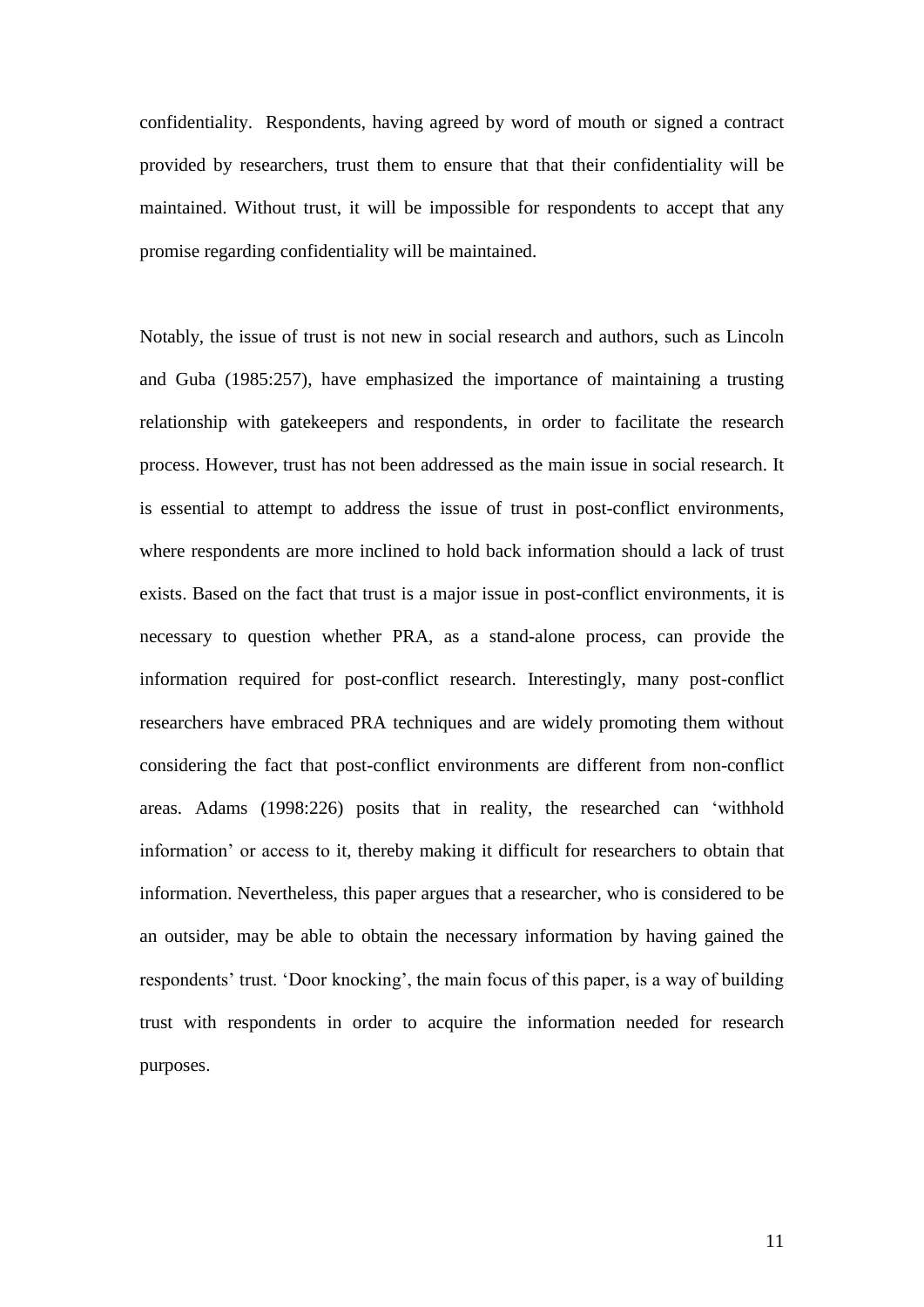#### **'Door Knocking' – A Useful Method of Access**

Door knocking, as a concept, has different meanings in different spheres of life, such as: politics, religion, offering aid and in marriage. In politics, the term "door knocking' is used to get supporters to do what is expected of them, for example, enrolment on the voters' register to enable them to cast their votes. In the House of Commons deliberations in the UK, on Friday 12 February 1993, Mr Stern in canvassing for political parties to be alive, states that the labour party should be active, carry out door knocking at all times, and ask to see whether its supporters have registered (House of Commons Debate, 1993). In religion, door knocking is used to reach out to unbelievers and convert them. For example, in Switzerland, members of an evangelical church used "door knocking" to reach more people and preach to them about the word of God. "Door knocking" turned out to be good and people listened to the word of God (The Revival Fellowship, 2006:4) With humanitarian assistance door knocking is used to approach people for assistance. In Colorado, A Mexican couple who were deported from the US after living with family for 16 years knocked on the Casa"s door looking for work and a way to rebuild their lives (The Casa de los Amingos, 2007:5). However, door knocking as an entry tool in post-conflict research is analogous to that of marriage rites.

Door knocking forms part of marriage ceremonies in some African countries. Historically, door knocking was a ceremony where a man"s father proposes his son"s marriage to the parents of the girl he considers suitable for his son. If the girl"s father agrees to the proposal, he accepts items which symbolize the proposal, informs his daughter and then states what else needs to be done to complete the marriage (Omari, 1960:199). This means that a marriage ceremony is not a one day process, but that it

12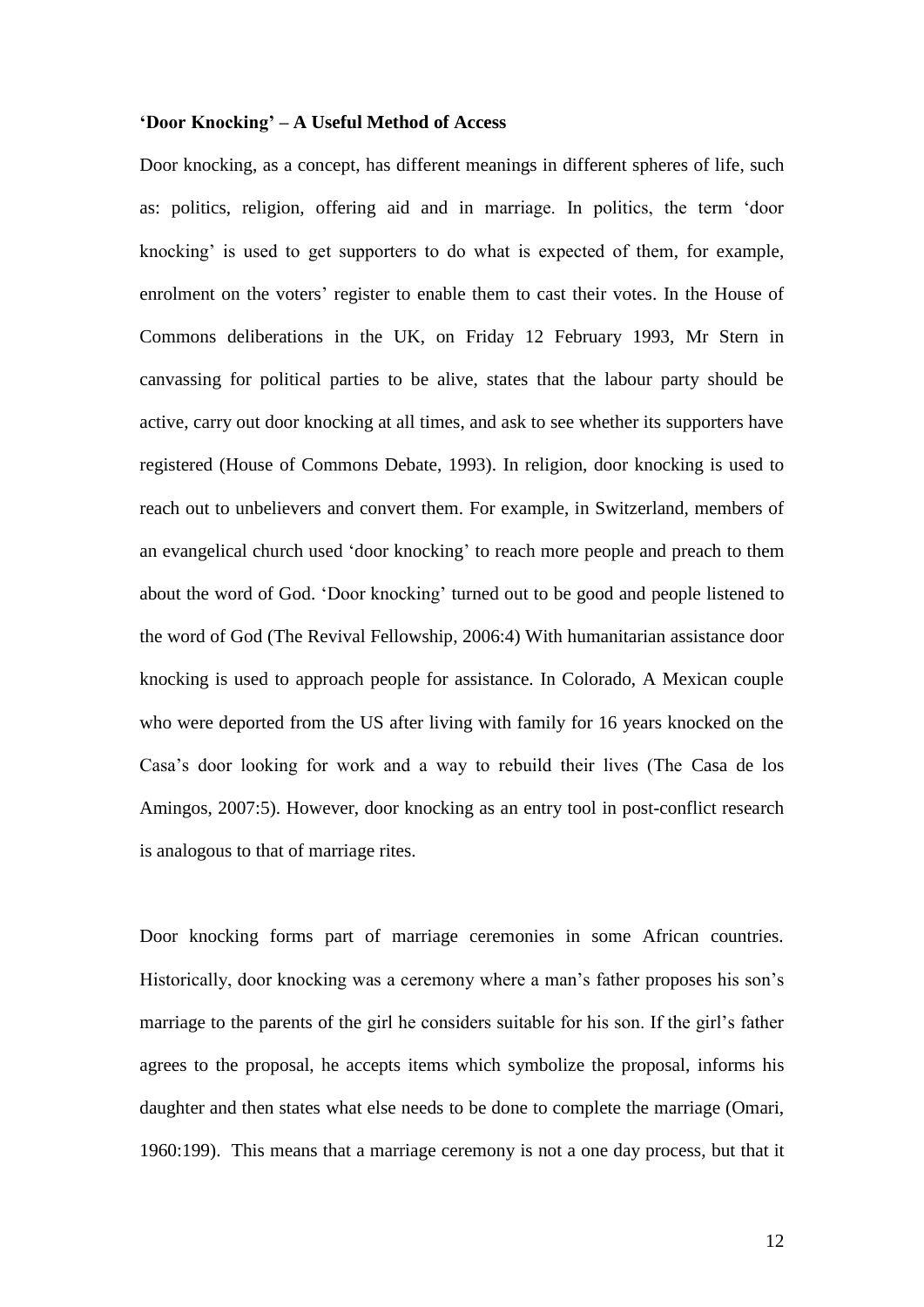takes a couple of months to years to complete (Ampofo, 1997). Also, the would-be husband and wife do not have a say in the knocking process because it is the parents' responsibility to choose partners for their children, even without their consent. Door knocking is a ceremony that brings both the man and the girl"s family members together, which in the African context, includes the extended family comprising parents, uncles, aunts, cousins and grandparents.<sup>5</sup>

In modern times, however, this form of knocking has changed considerably. The practice of parents choosing partners for their sons is considered a thing of the past. In modern forms of door knocking, a man's family knocks at his fiancée's parents' house with a simple message that their son has seen a beautiful woman in their household and wants to seek her hand in marriage. The man"s family present drinks or cola nuts as custom demands. Anarfi (2003:32) termed such items a "knocking fee", indicating the man's intention and seriousness with regard to marrying the lady. Then, the girl"s parents will ask their daughter whether the drinks should be accepted. When the girl agrees, the items are accepted to signify her approval of the proposed marriage. This form of knocking is somehow different from the one discussed by Omari (1960) above where both sets of parents decide for their children. In modern societies, the consent of the girl is sought by her parents before accepting the items because it is argued that problems in marriages affect the couple first, before the parents recognise their difficulties and have the opportunity to offer the support that they think is necessary.

 5 <http://cultrad.blogspot.com/2007/05/customary-marriage-in-ashante-land.html>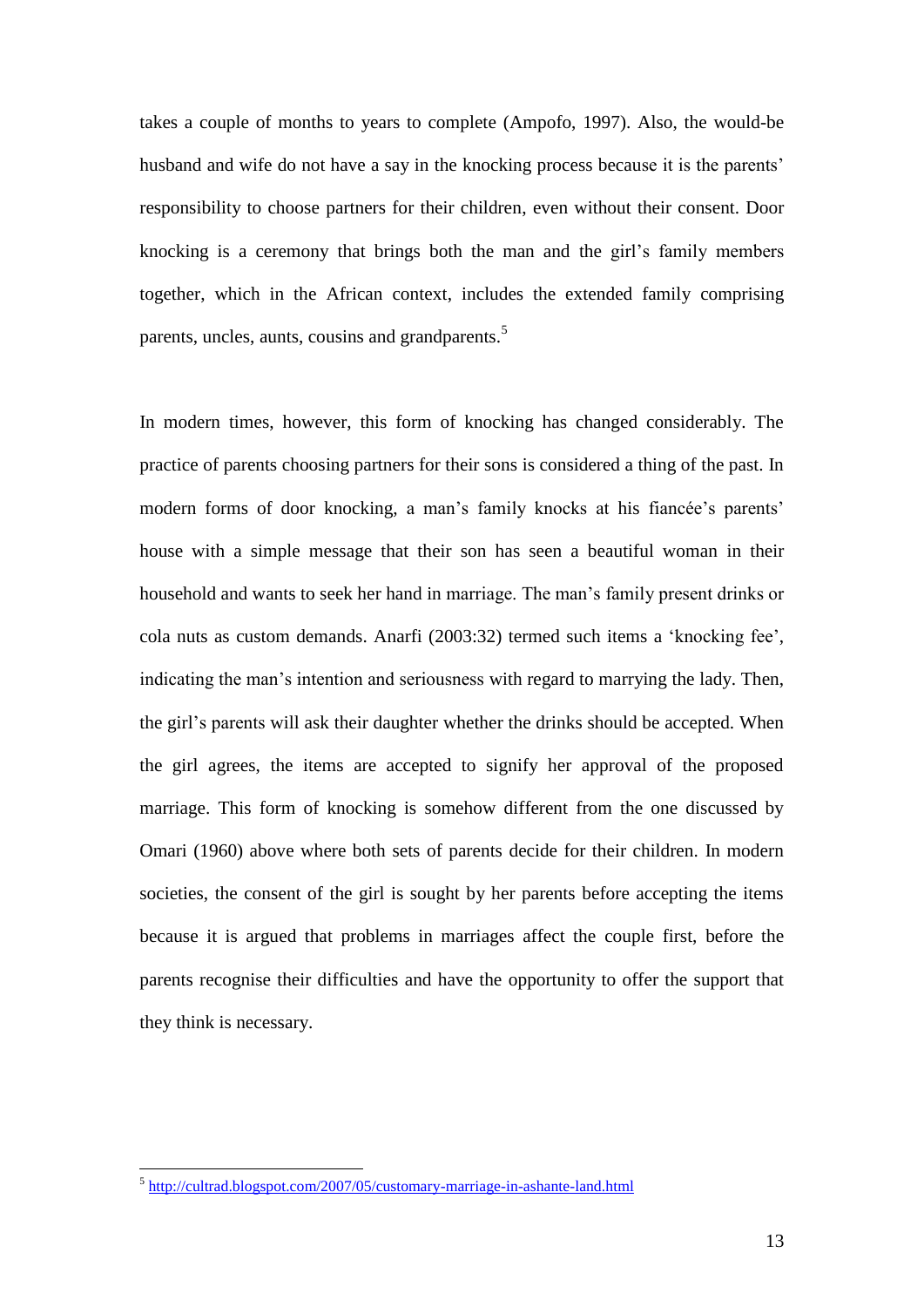From the different usages of the term 'door knocking' its utility can be identified through certain key words: approachability, familiarization, trust and assistance. For instance, knocking enables suitors to familiarize themselves with their partners' parents, so that they can discuss issues concerning arrangements for marriage ceremonies. Without such familiarization, suitors are considered aliens to the girls" families, and therefore, they cannot discuss any marriage plans. It is only when you have been introduced to the extended family members at a door knocking ceremony, as discussed above, that you can engage in such discussions. This enables all the family members to know the would-be husband of their kin.

Considering the above, I argue that door knocking is a useful concept that captures and conveys the need for familiarization in post-conflict environments. Door knocking will enable researchers to build trust and cooperation in communities so that they can gain the information they need through discussions with respondents. Through extensive familiarization with respondents, the withholding of information by the respondents is likely to be reduced. As in marriage ceremonies, the researchers become part of the family and attain an "insider" status. They become part of the community; hence, they are able to gain the trust of respondents, which eventually facilitates collection of data in the research process. It is important to note that, in post-conflict environments, door knocking can take different forms since every postconflict environment is unique, depending on the culture of a particular area. Therefore, researchers need to use techniques, which would appear to be the most appropriate ones in the local area, in their attempts to access respondents. Approaches to door knocking should be flexible to avoid researchers sticking to the usage of only one process when trying to gain access.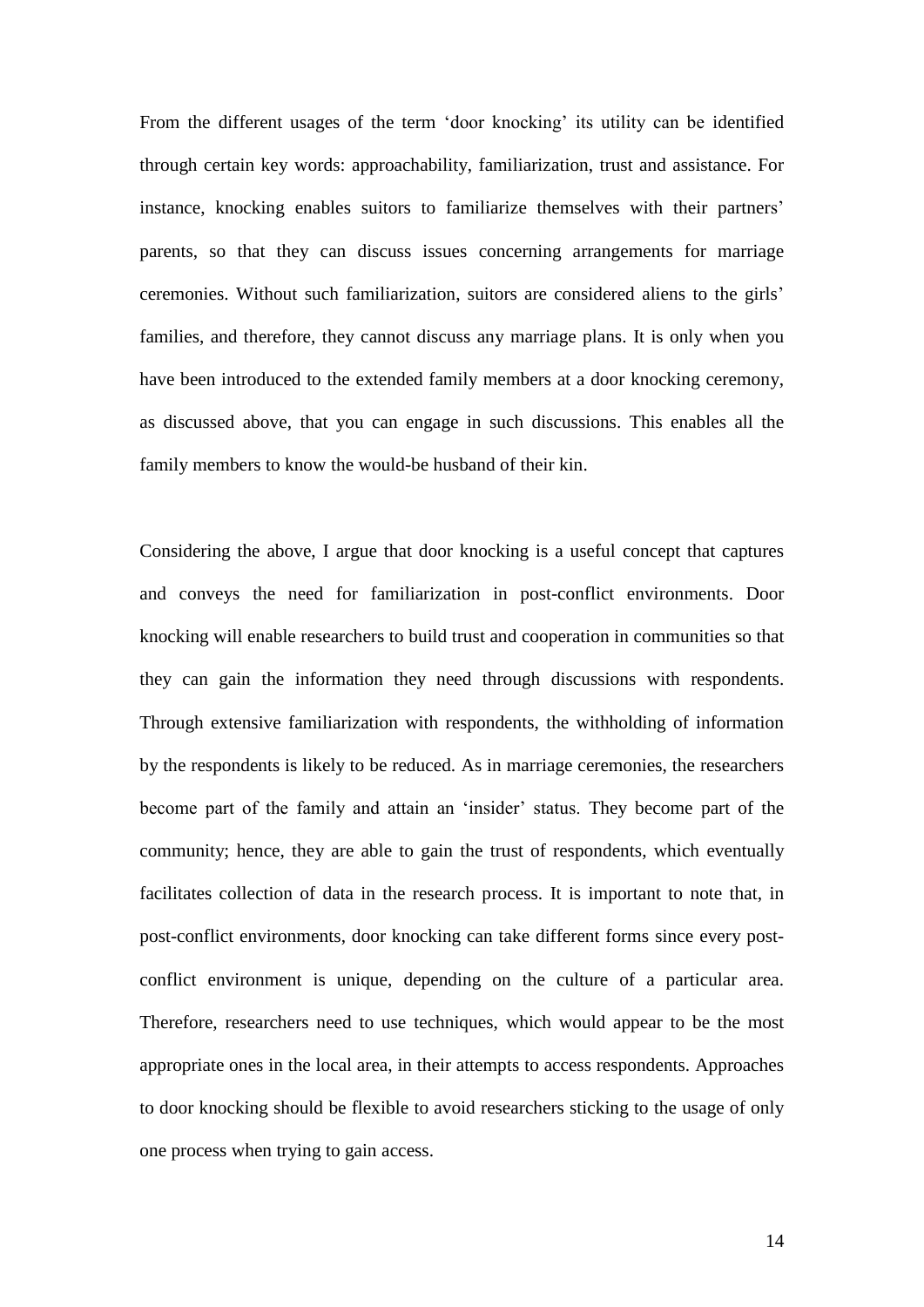#### **The Background to the Research Area**

Sierra Leone, a West African country which is rich in natural resources, was plunged into political turmoil in the early 1990s when the Revolutionary United Front (RUF), led by Foday Sankoh, invaded the country from Liberia. These political upheavals led to a series of coups and counter-coups between 1990 and 1998, when the United Nations Mission in Sierra Leone (UNAMSIL) was established with a mandate to organise disarmament, demobilization and reintegration (DDR) programmes. Some of these programmes, however, have been criticised by academics and practitioners alike for their lack of community participation (Faltas, 2004, Kingma, 2000, Colletta, et al, 1996). Firstly, DDR programmes have been criticized for giving preferential treatment to ex-combatants at the expense of other community members (Colleta, et al, 1996:8). Critics hold the view that, given that the tailor-made re-integration programmes for ex-combatants are individually oriented, that seems to "create a feeling of injustice in the community" (UNDP 2005).

Secondly, DDR has been criticized because, even among ex-combatants, not all of them receive equal treatment; for example, groups such as females, disabled, and child soldiers are sometimes excluded from the DDR process, or less attention is paid to them (Galama and van Tongereen 2002:220). Moreover, it is argued that a community coming out of a war situation is so devastated in its infrastructure, and also that it has so few opportunities to generate income, it is difficult for such a community to focus more on individual combatants instead of focussing on the entire community. Critics stress the fact that, normally, focussing on ex-combatants leaves communities with nothing; meanwhile, communities are supposed to receive ex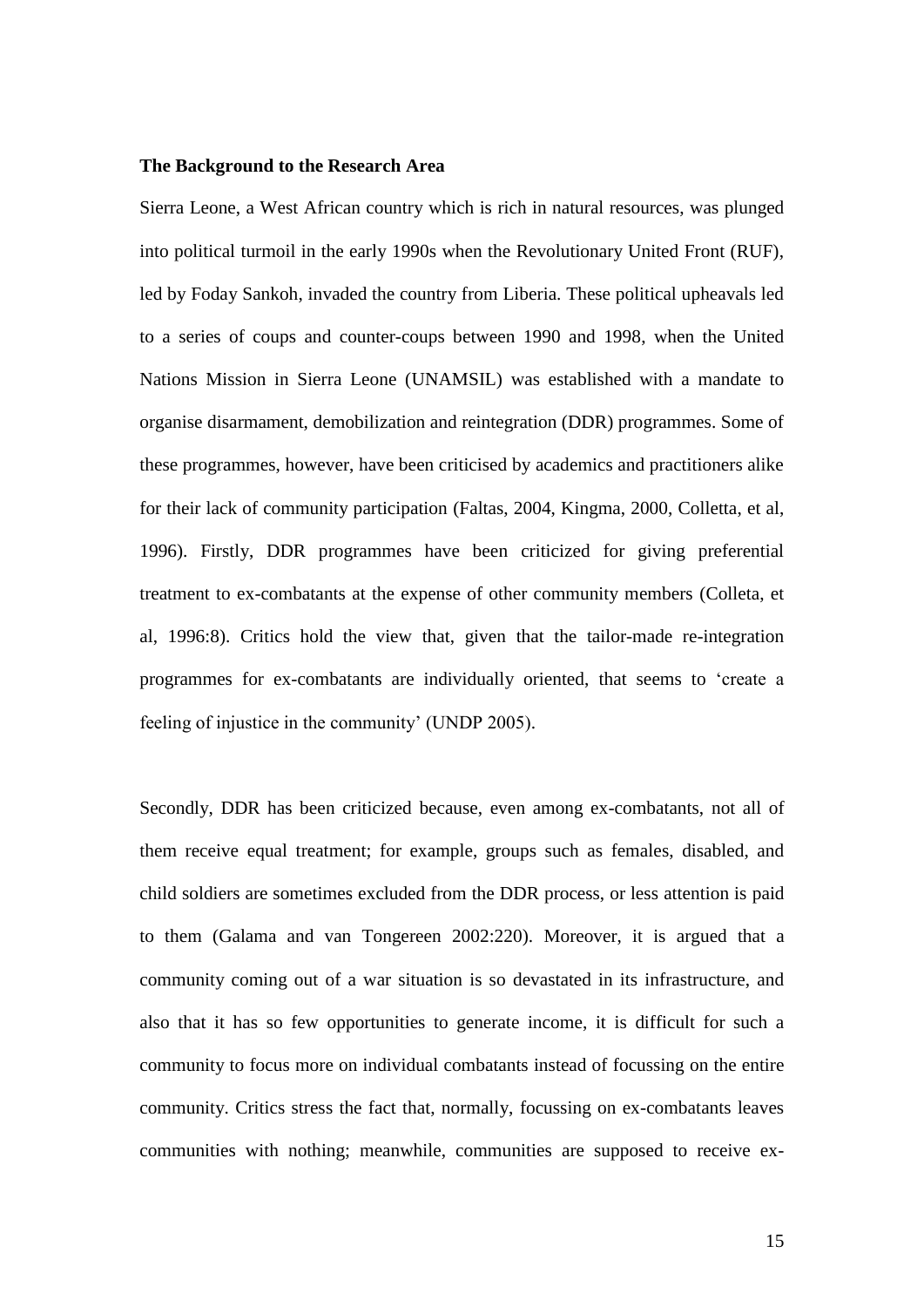combatants and facilitate their reintegration processes. This study aimed at exploring how a community-based approach to DDR can address the issue of exclusion, and involves all groups within communities, in order to facilitate effective peacebuilding. Community participation theory was used to put the research into perspective.

# **Application of Door Knocking in Sierra Leone**

I applied door knocking in Sierra Leone when attempting to gain access to respondents in some communities. It took about four weeks for me to familiarize myself with the people of Bo and Kenema Chiefdoms. Having door knocking in mind, as a ceremony where suitors" parents provide drinks and kola nuts as a token to get access to their girlfriend"s family, I used a bottle of local gin as a gift offering when knocking at chiefs' palaces. As custom demands, I used the linguist or the secretary to announce my presence and my mission to the chiefs. Normally, I pay courtesy calls on the chiefs, who serve as heads of the areas, to access communities. The chiefs then used their authority to ask their subjects to give me all the assistance I needed for my research. This is essential in the sense that, in certain places that I visited, people asked me whether or not I had been officially introduced to the chief. With that in mind, they attached some importance to my study, and also saw my visit to the community as official.

Having officially introduced myself to the chief, I used small gifts, such as books, pens, pencils, children toys, and torches, to gain access to people in the community. At certain times, I shared drinks with adults to create an enabling environment for discussions. Such unofficial gatherings provided me with much information which was necessary for the research. It also gave me an opportunity to suggest dates on

16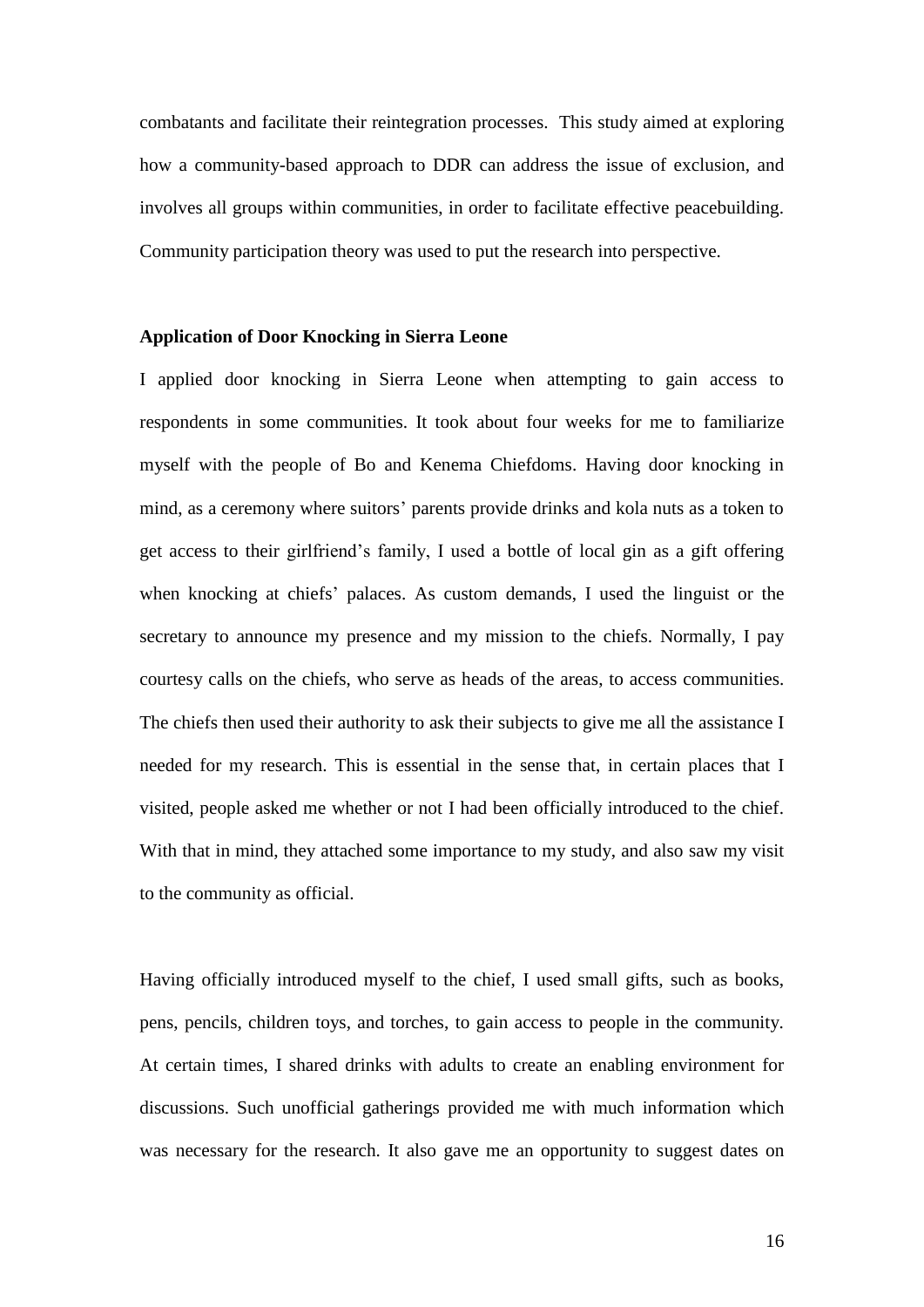which to meet some of them, officially, for interviews. This is like 'door knocking' in marriages, where the ceremony enables suitors to discuss issues, and also, sets out official dates for actual marriage ceremonies.

Furthermore, I took an active part in few community activities, such as community work, sports and games, funeral ceremonies, christening, and religious activities and, in the process, identified various groups in the community, such as the elites, excombatants (male, female, disabled and child ex-combatants), Internally Displaced Persons (IDPs), refugees, and other community members. It is important to note that prior to going to Sierra Leone as a researcher, I had the opportunity to work as a peacekeeper in Kenama for a period of eight months, so I already knew the general area of Kenema and Bo districts. Returning to the same environment not only facilitated my familiarization process but, as some of my friends recognized me, it was good to renew friendships and some of them proved to be helpful contacts in my work. That led to me being considered to be an insider rather than an outsider. These elements helped me immensely in the research process because the people concerned assumed that I understood and shared their predicaments. Apart from my old friends, I found many people with whom I came in contact with for the first time to be friendly, approachable and willing to provide me with necessary information to the best of their knowledge and ability.

Having received this form of cooperation and friendliness from the locals, I started thinking more about whether or not my previous experience had something to do with the assistance I received from them. I asked myself these questions: how would they have received me if they were meeting me for the first time, or had not familiarized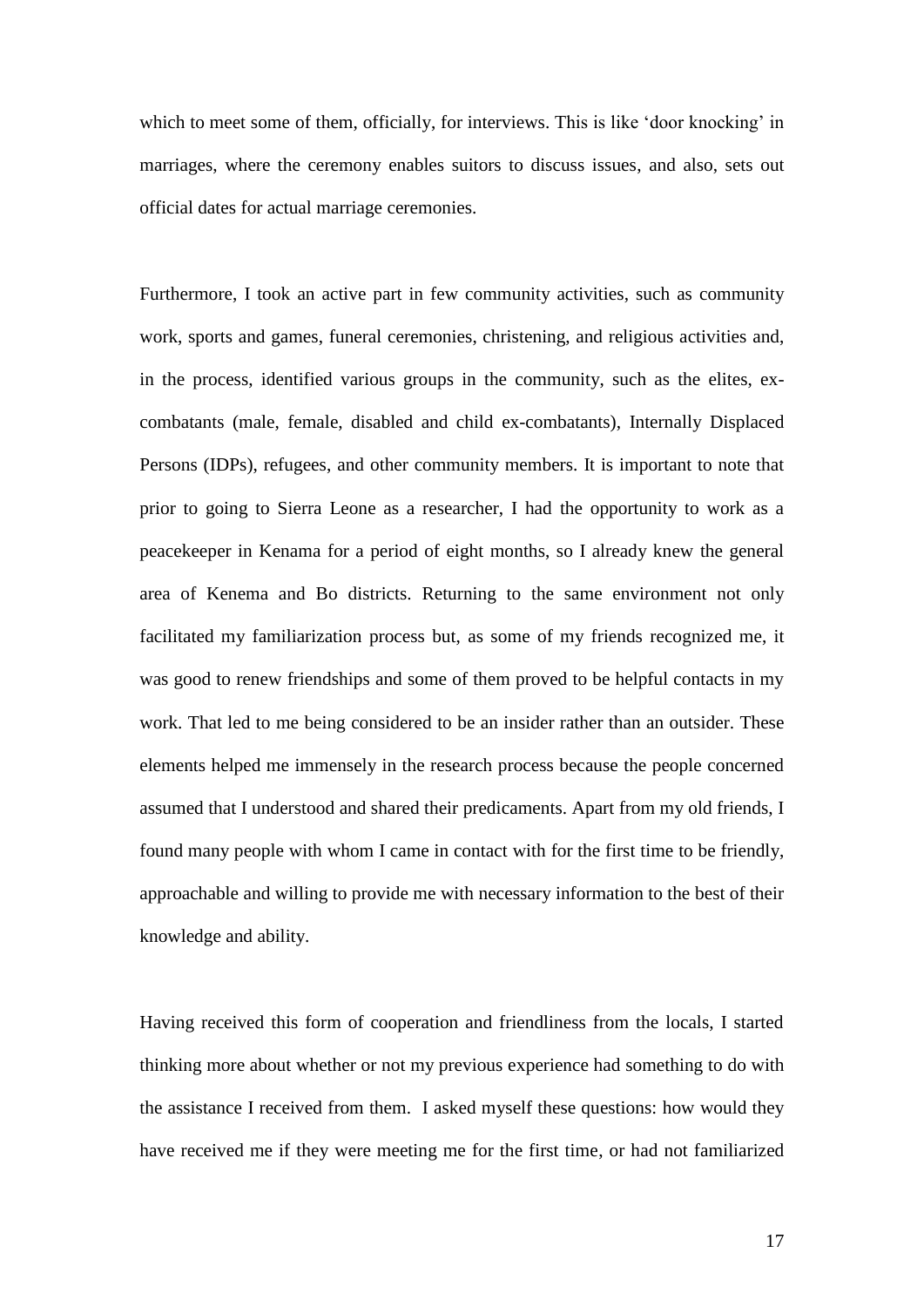myself with them? Would they have cooperated and given me the information I needed? I kept asking myself these questions over and over again.

Also, I realized that a large number of researchers come in contact with locals in postconflict environments. As a result, some local people become exasperated with them, and deem research processes as time wasting, especially any academic research which does not yield immediate benefits. This phenomenon I termed "research fatigue" in post-conflict environments. Apart from the fact that respondents held back information because of having endured the ordeal of recent conflict, it is also important to note that research fatigue can also lead to holding back information. Respondents perceive some of these researches as a waste of time, without resultant economic gain. So the question is: how do researchers, who are considered to be outsiders, gain the information that they need in post-conflict communities? Do they settle for partial information without even knowing that respondents are holding back information from them, or do they engage in some activities which may lead to the gaining of trust?

The paper argues that researchers can gain trust through familiarization, getting to know the community through active participation in all activities, sharing community concerns and progress, and understanding community values and cultures. Participating in such activities may lead to respondents being willing to think of a researcher as an insider rather than an outsider. As an insider, the researcher can gain access by helping to create a trusting atmosphere, which may enable not only physical but also emotional access to people with whom that might otherwise prove difficult or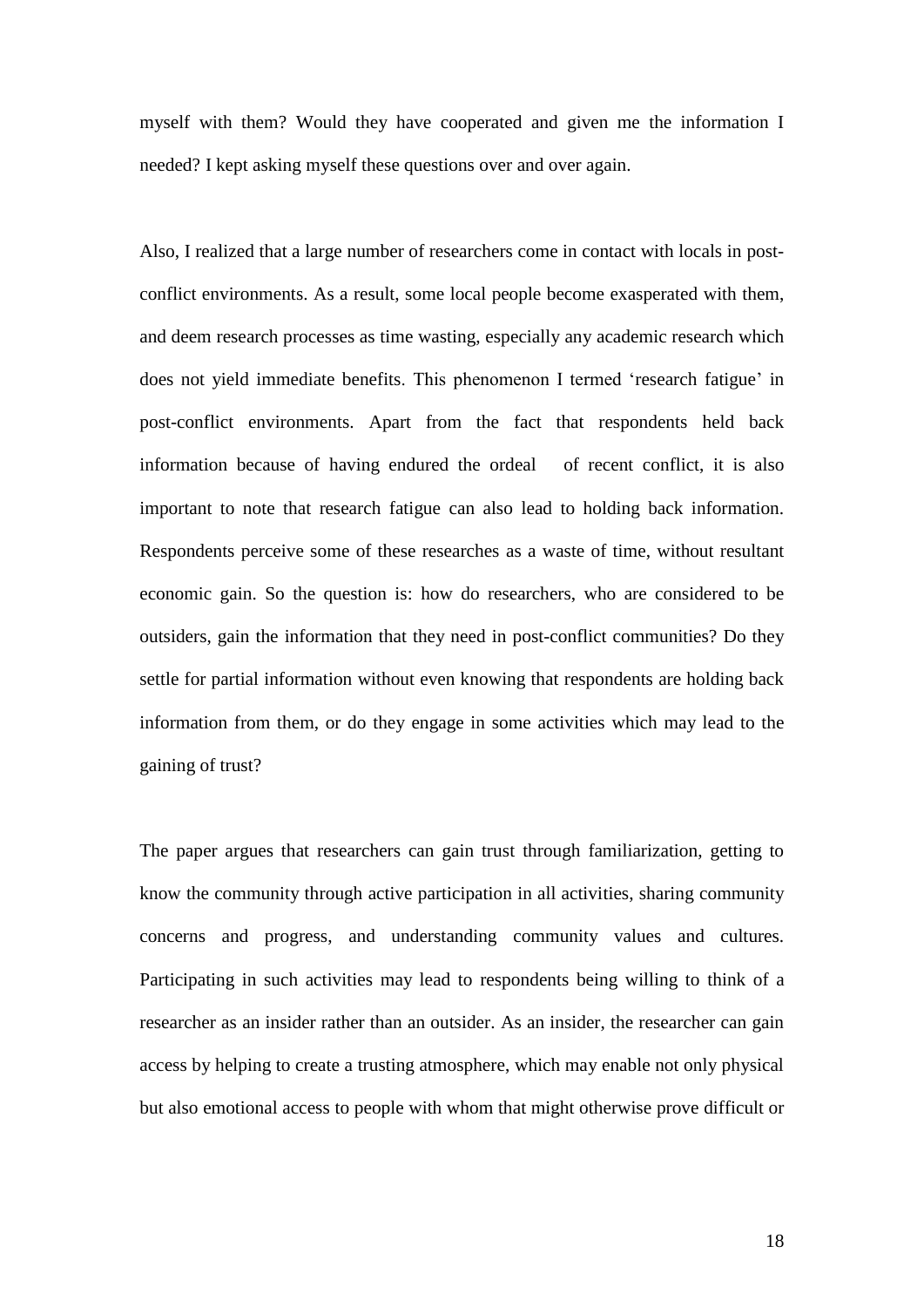impossible. Though one can argue that being an insider does not guarantee trust, at least it can serve as a platform on which trust could be built.

#### **Door Knocking and Methodological Issues**

Door knocking was used to address some methodological constraints in Sierra Leone. Firstly, door knocking facilitated my access to individuals, whom otherwise they would have been difficult to access. Regarding physical access, the following response is instructive: *'Since the end of the war, I have seen researchers come and go, but I have never spoken to any of them. They are a nuisance to me and my family because of the way they engage people's time without any reward. You are the first person I have spoken to at length concerning this war, and this is because you have*  been with us through thick and thin. I wish other researchers would do the same<sup>56</sup>. The above statement points to the fact that, despite the number of researchers, who visit some of these war torn countries, there are some people who have never reached out to researchers, despite the wealth of information that those members of the community possess. Though the respondent above mentioned lack of reward, we cannot overlook the fact that lack of trust makes respondents keep their distance from researchers. I argue that through door knocking, researchers can establish trust with respondents, so that even without any obvious reward, they (researchers) will be able to obtain the necessary information from them. Having gained physical access to communities, it is considered to be very important in post-conflict environments to also, find ways of gaining greater emotional access to members of those communities. It is worth noting that people, whose self confidence has been dented as a result of being in conflict situations, would avoid researchers. Such a lack of self-confidence

1

 $6$  Author's interview with a male ex-combatant in Kenema, Sierra Leone on 1 August 2008.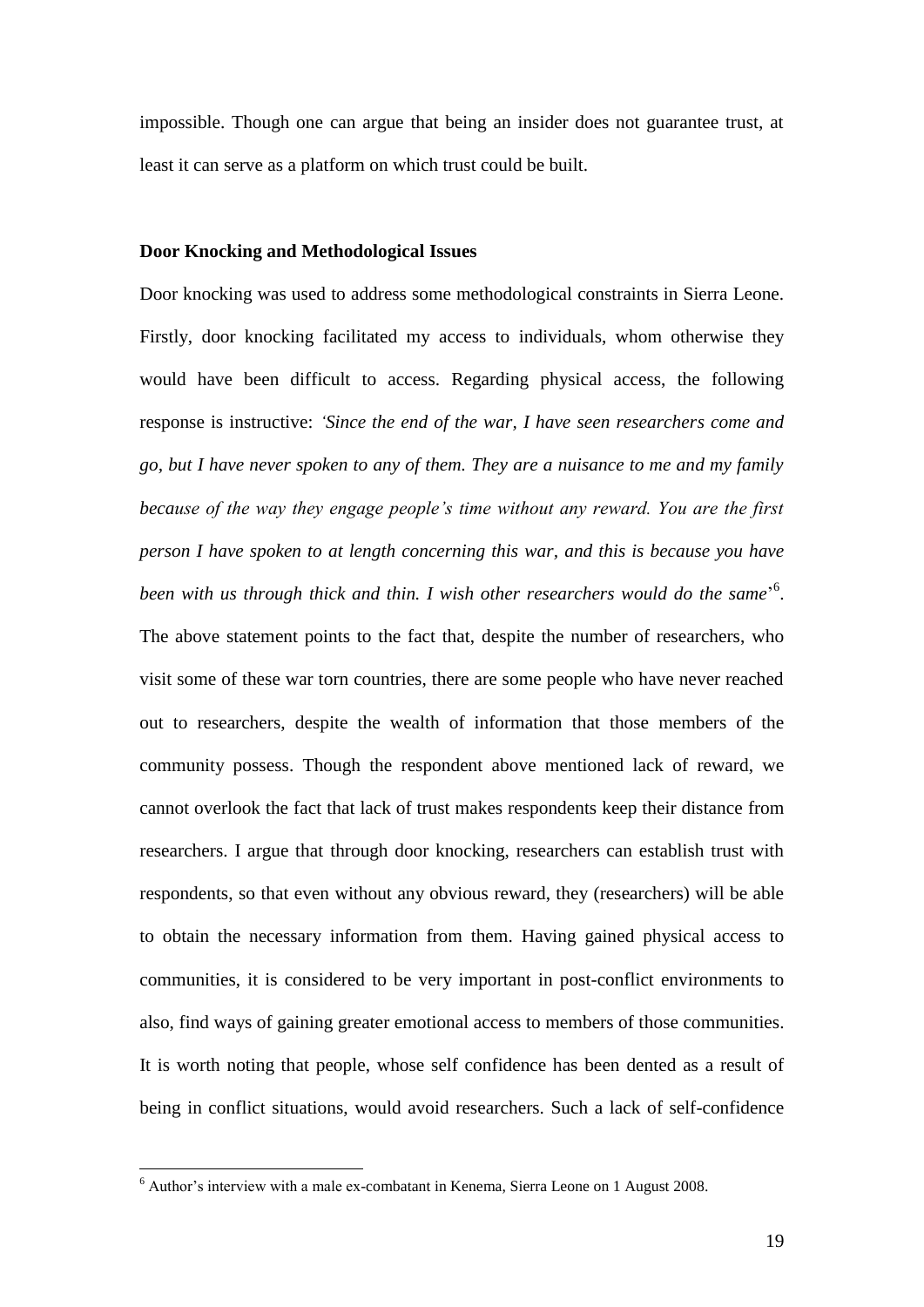can result from issues relating to physical and/or sexual abuse, grief relating to the loss of loved ones, loss of homes or other possessions, and unemployment. The fact that, in the normal course of everyday life, people have to get close to colleagues in order to be aware of their past experiences means that the same can be applied to postconflict environments in the gathering of information. During the door knocking process, I observed that it was very difficult for some people to talk about their bitter experiences. From my past experience as a practitioner, I knew how difficult it was for female ex-combatants to talk about some of the ordeals that they went through during the conflict. It was not, therefore, surprising that some female ex-combatants even failed to participate in the DDR process because of the stigma attached to being an ex-combatant, and also found it difficult to divulge their experiences to researchers. At a religious ceremony, I met a female ex-combatant, who had failed to participate in a DDR process, and asked her to give an account of her past experience to me. When speaking about her experiences of the conflict, she obviously felt that she could confide in me and told me that I was the first person, apart from her family, to be given that information. Prior to coming in contact with her, obtaining such information from a female ex-combatant had been somewhat difficult; but, because we shared the same faith, she trusted me and revealed some information about herself to me. This shows that door knocking can be done in different ways (formally and informally) and researchers need to exploit every opportunity to gain the trust of respondents.

One important issue, learned from accessing people through the door knocking process, was the length of time that it took for a male researcher to build up sufficiently trusting relationships for appropriate emotional access to be granted in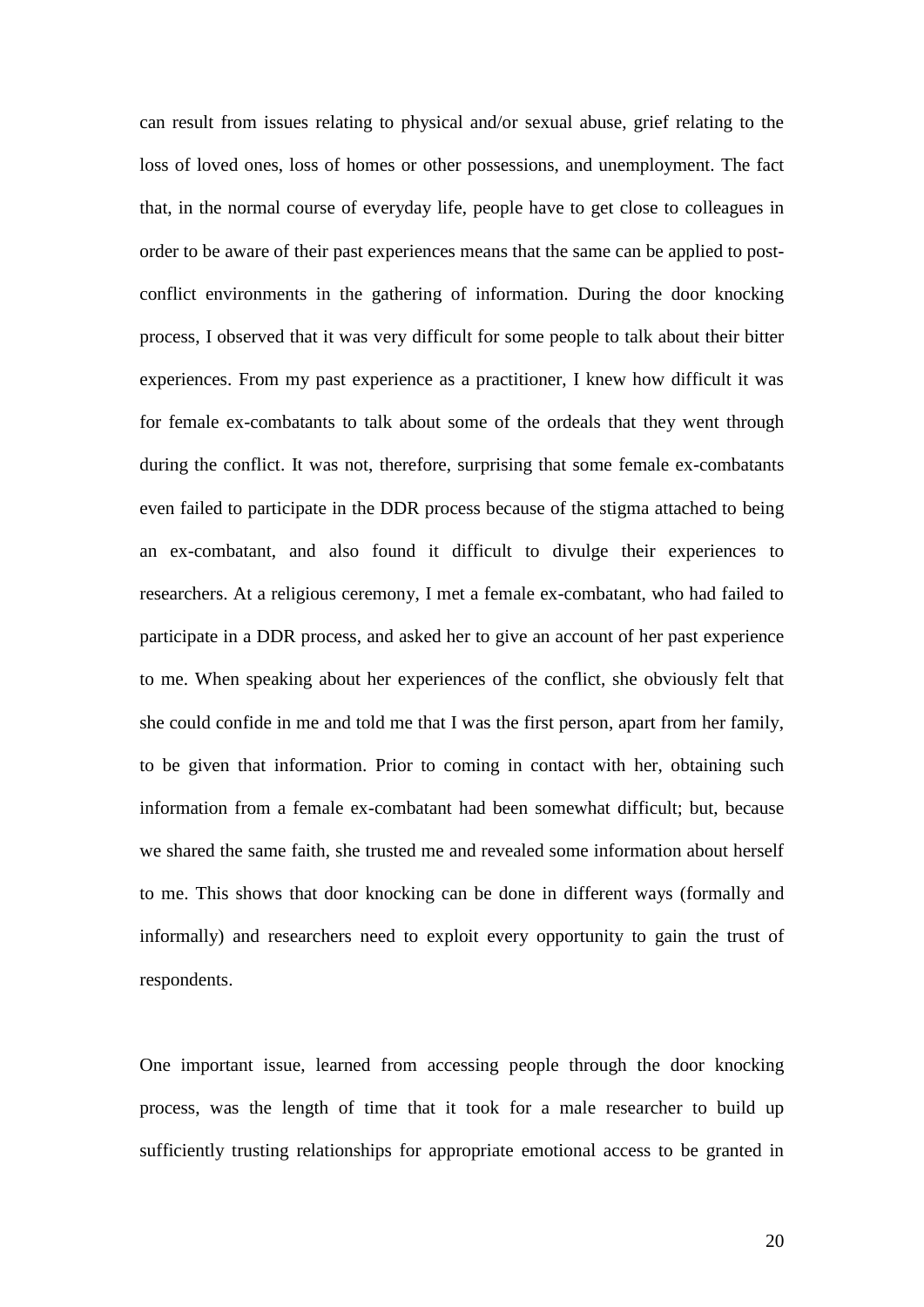relation to females rather than males. This difficulty could be attributed to: (1) culture - the Mendes (the main tribe in Bo and Kenema districts) are patrilineal and the Poro society prepares men for leadership roles in their communities; whilst the Sanda society teaches young women the responsibility of adulthood and to be submissive to their husbands. Whilst women take backstage in activities, men are always at the forefront, hence they are more easily approached than women; (2) religion – the Mendes are predominantly Muslims and in their Muslim tradition visitors are welcomed by men. Many of my door-knocking experiences first introduced me to men before having the opportunity to speak to women. Apart from the cultural and religious factors, I realised that being a male researcher also contributed to this barrier. A female researcher, for instance, might have found it easier to access women. Consequently, I argue that in order to attempt to eliminate bias, when door knocking male researchers need to go the extra mile to foster the trust and confidence needed for women to permit appropriate emotional access for research to take place.. In situations where 'fixers'<sup>7</sup> or translators are used, females, could be of immense help to male researchers.

Community access is based on active participation in community activities. As a sports enthusiast, I was a regular spectator at the football matches of the two premiership clubs (Bo Rangers and Nepean Stars). Also, I participated in community cleaning up exercises. These and other community activities assisted my progress when trying to organise people for interviews, conducted using PRA methods, and facilitated active participation in the process. During some of the PRA sessions, it became apparent that not all the available information was being divulged owing to

<u>.</u>

 $<sup>7</sup>$  Fixers are people who help researchers to access communities. They introduce them to gatekeepers</sup> and also help them to find their way around in the area of the research.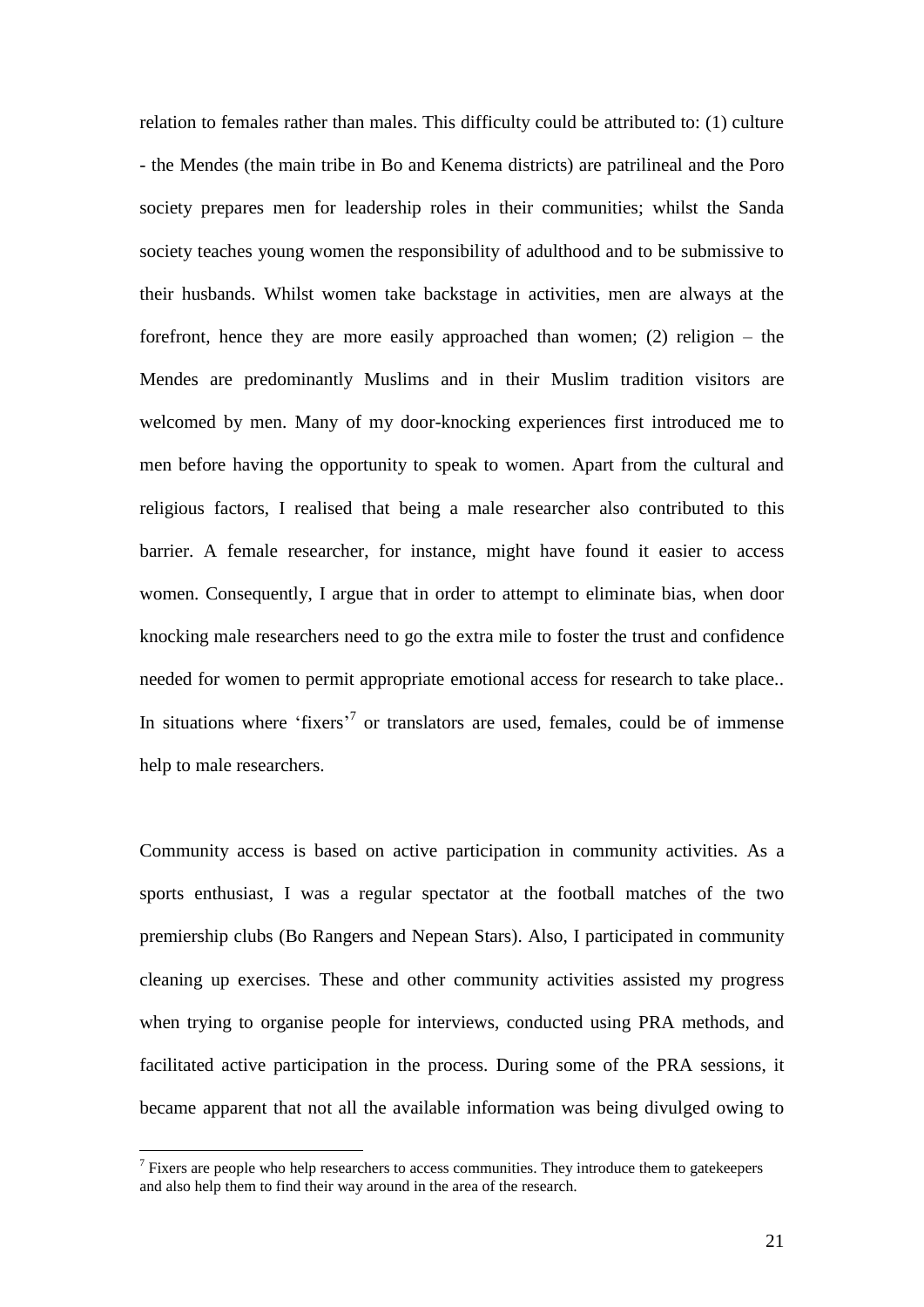lack of trust between some members within the participatory groups. For instance, using a Venn diagram to illustrate various groups and their relationships with one another, two ex-combatants  $(A \& B)$ , who did not want each other to know they had a relationship with a particular group (C), which did not draw their circle into overlapping with that group (C). Later, when I wanted to confirm the result, it was realised that both A & B did not want each other to know that they had any contact with (C) because of lack of trust between them. Through familiarization, some of these issues will be made known; door knocking facilitates triangulation in research, for example.

Secondly, the door knocking process may facilitate researchers in their attempts to construct validity. The construction of validity may be facilitated by door knocking. In qualitative research, various variables are used to investigate issues. However, the question is do researchers take time to explain all the variables when framing questions; do respondents understand the variables in the questions? Furthermore, are the responses a true reflection of what is being investigated? Bias in research outcome can occur in situations where researchers were unable to satisfactorily construct the variable aspects of the questions and respondents' answers failed to give accurate indications of what was being explored. Through door knocking, I realised the need to explain certain key words: such as community participation, social capital, community capacity, and community capability to respondents, which enabled their understanding of those variables and the possibility of correctly answering the relevant questions. This was done through a pilot project, where the conducting of sample interviews was used to ascertain the level of respondents' understanding. It is very easy for researchers to assume that respondents understand most of the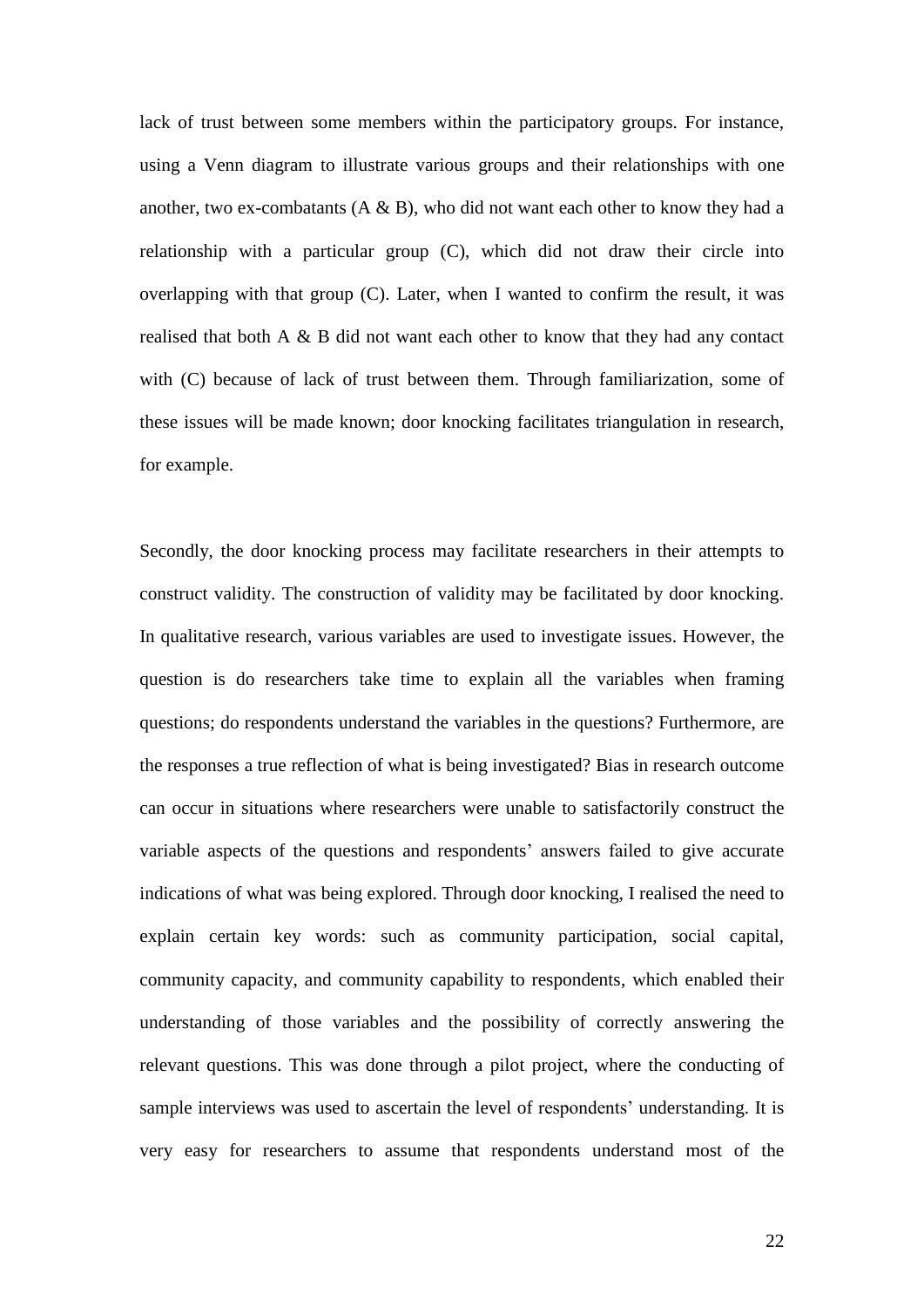terminology that they have incorporated in the questionnaires. It is only through researchers developing an understanding of the respondents that they can help them to familiarize themselves with the specific terminology used, so that respondents' need for further explanation of those terms will be likely to gradually diminish. Even in situations where researchers explain these terms to respondents, some difficulties may still arise regarding understanding them owing to respondents' inadequate education and their reluctance to openly discuss problems relating to continual misunderstandings and misinterpretations of the terminology. It is only through building up familiarization and trust with respondents that they will boldly express any misunderstanding that troubles them. Door knocking gives the opportunity to address such misunderstandings and, thereby, it may facilitate data collection and, probably enhance research validity eventually.

Thirdly, door knocking serves as a useful process for snowballing in post-conflict environments. As mentioned earlier in this paper, during the snowballing process, a researcher may become biased towards a particular group in a community when respondents lead the researcher to members within their own specific groups. During the door knocking process, I identified various groups within the communities, such as, ex-combatants, non-combatants, and community elites. Afterwards, I targeted some influential people within these groups and used them as entry points to their colleagues within the same groups. Indentifying these groups during that process helped in addressing research biases towards particular groups of people. Information was obtained from various groups within communities, and that information facilitated my community-based research. In order to reduce biases in post-conflict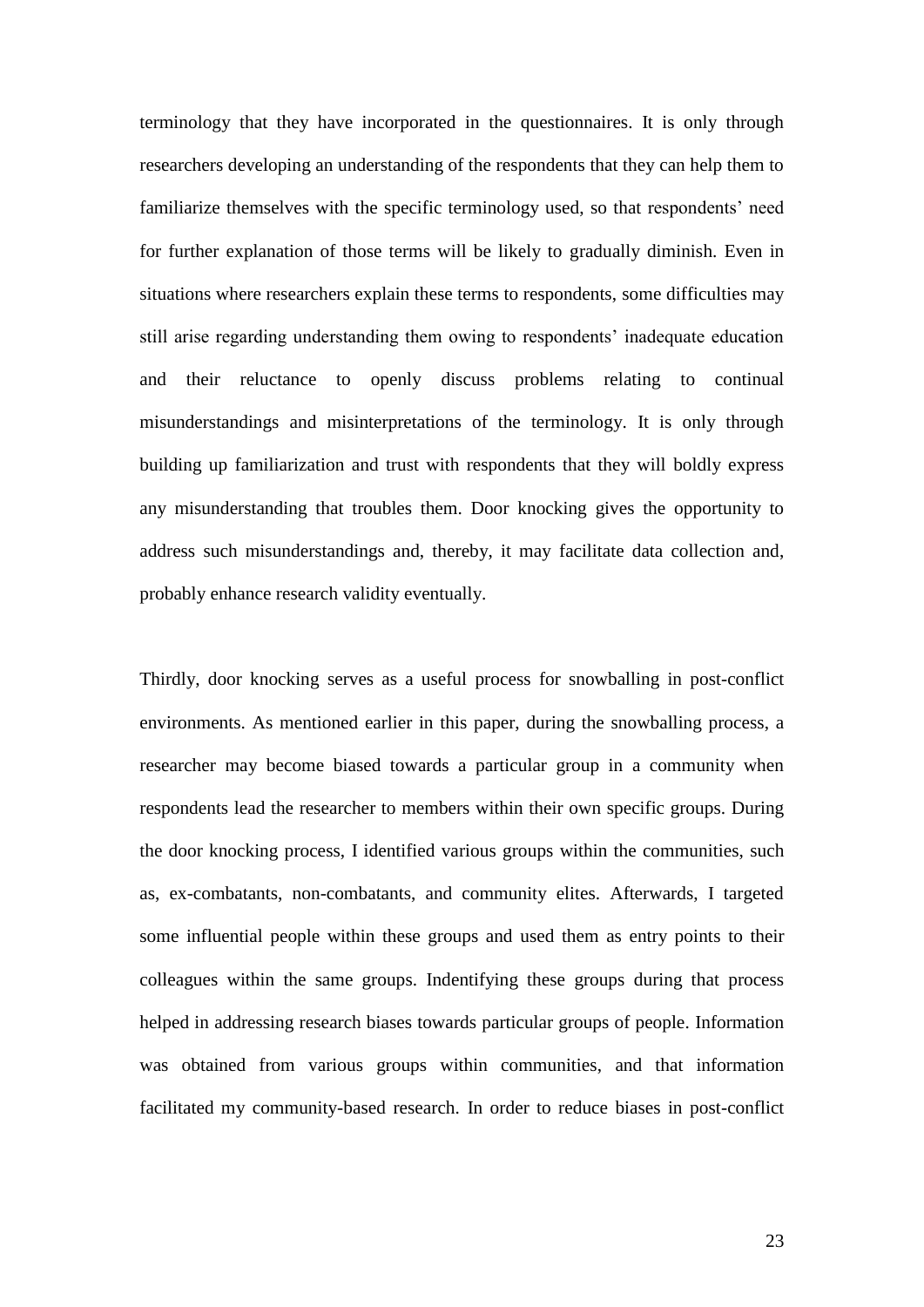research, door knocking is necessary in identifying various entry points for snowballing.

Moreover, I selected my fixers in various communities through the door knocking process. As already stated, through door knocking, it became blatantly apparent to me that, in terms of establishing access to appropriate familiar and trusting contact with future female participants, so I realised that, as a male researcher, the barrier could be overcome by employing the services of a female fixer. In most of our rounds my fixer targeted females and involved them in conversation to establish good relationships. It was noted that females understand each other much better because they have similar issues which are often ignored by men. It can be argued that, through door knocking, researchers can choose competent and trustworthy gatekeepers or translators to assist them in obtaining the necessary information for their research.

#### **Door Knocking and Ethical Considerations**

The issue of trust plays an important role in informed consent. During the process of door knocking, I informed the local people about the nature and purpose of my research well in advance and, at the same time, I had the opportunity to give encouragement to those who were not very comfortable with the concept of participating in the research process. The trust that was established by the door knocking process enabled respondents to give their consent to participation in the research. In post-conflict research, where respondents sometimes narrate life histories, gaining respondents" consent is necessary as any attempt to overlook that would be tantamount to invading their privacy. During one of my interviews, a gentleman who was narrating his experiences following capture by a rebel group, who was taken as a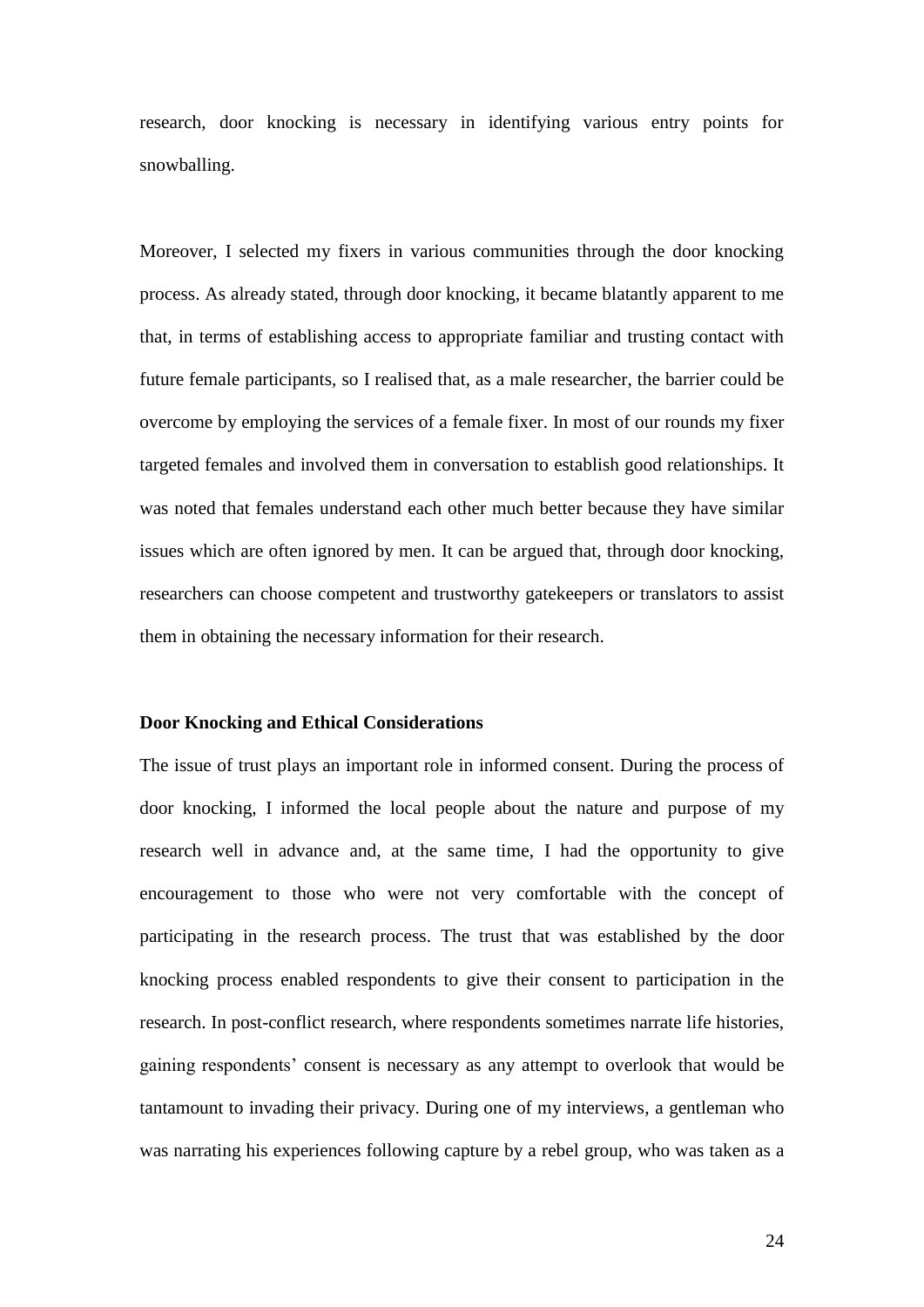prisoner of war, broke down in tears. I informed him of his right to discontinue, but he remarked that: "*You are my brother so I don't mind telling you my past experience. How can I continue to keep all this information? Though I feel very bad telling people, it takes some of the stress away<sup>8</sup> ".* Such a remark indicates that, despite the difficulties some respondents had in speaking openly to researchers, through familiarization and trust building, their consent could be gained. Besides, through door knocking, it is easy to get those who are undecided to participate in the research process.

Also, I used door knocking to gain the confidence of respondents by assuring them that their personal and confidential information would not be made public. Gaining such trust cannot be done speedily. It requires a lengthy period of familiarization, during which potentially helpful practices: game playing, sharing meals, drinking together, and/or entertainment may be used. As a practitioner, it became obvious that it took me a long time to gain the confidence of ex-combatants. I took a considerable amount of time to do that, but, having established that trust, nothing was kept secret from me. The following question that is likely to be postulated: how can researchers spend enough time to familiarize themselves with respondents? Here, the issue is not to provide a time frame for researchers, but for them to be aware that guaranteeing anonymity alone is not enough for respondents to believe that their confidentiality will be protected. Some form of trust building is required at the door knocking stage, such as in the following examples: clarification that respondents" identities would not be disclosed; absolute confidentiality would be observed at all times.

1

<sup>&</sup>lt;sup>8</sup> Author's interview with a male ex-combatant in Kenema, Sierra Leone 1 August 2008.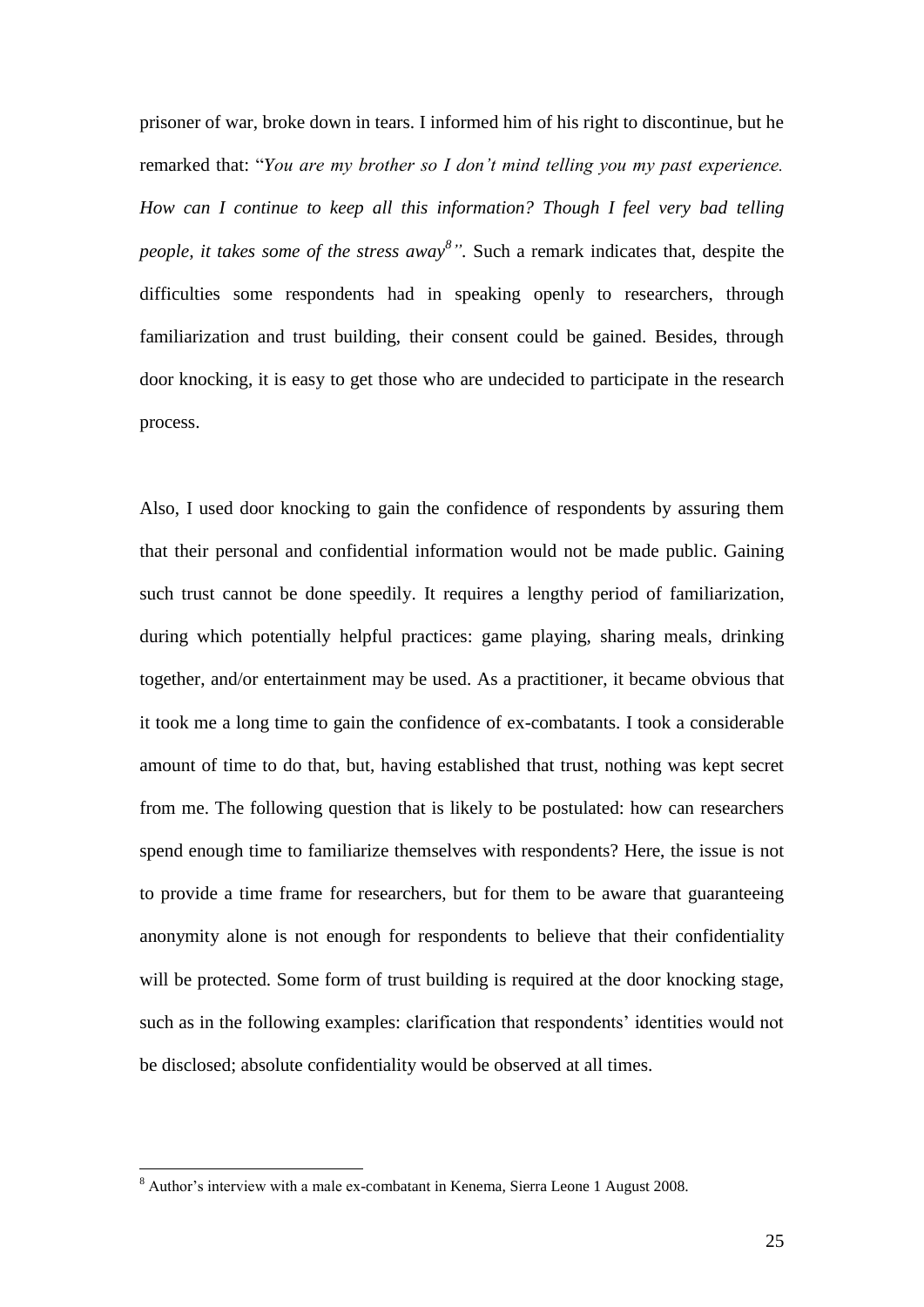On the other hand, unexpectedly some people requested the inclusion of their names in the subsequent publication of the research findings, as they wished to indicate that they had participated willingly in the research. It is important to note that, even in post-conflict research not all participants asked to remain anonymous because they stated that not all the information, which they had divulged, was of a personal nature. However, in situations where confidentiality is required, researchers need to build healthy relationships to gain the trust of respondents in order to obtain the information they need. It is noted that confidentiality, alone, will not encourage respondents to provide all the required information without trust having been engendered.

### **Door Knocking: Some Constraints**

In spite of the above advantages, door knocking was not without constraints. First, door knocking can make researchers become integral parts of the communal ways of life of communities, which may lead to subjectivity in ways of thinking, rather than objectivity and independence. In post-conflict environments, where people cannot afford basic necessities, such as food and water, researchers can be integrated into such communities by offering the locals some forms of assistance. Whilst considering these as being humanitarian gestures, they could influence the responses of respondents so that they reflected the views of the researchers, and that could compromise the research findings. When attempting to reduce subjectivity in the research, I kept reflecting and questioning myself about whether or not my interactions with respondents were affecting the research process. Therefore, it could be argued that, through constant self-assessment and adjustment, and critically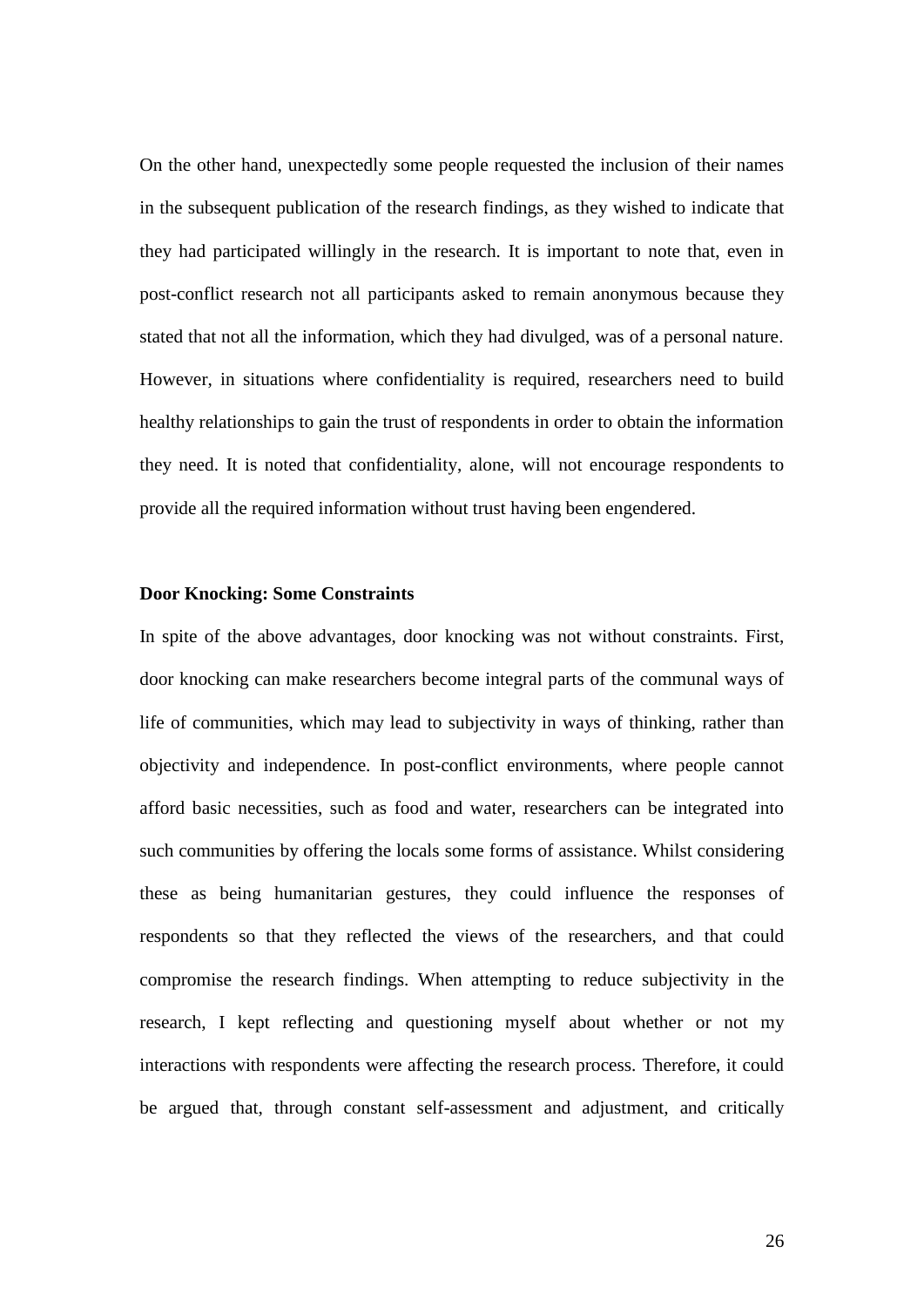reflecting on the aims and objectives, subjectivity in the research findings may have been reduced, even with the application of door knocking.

Also, familiarization sometimes raises false expectations of individuals in communities, or opens up old wounds. During my stay in Kenema, I rented a one room apartment in a family house. A close neighbour expressed a desire that I should arrange for her son, who had become very used to me during my stay in the community, that he should be adopted by me so that I could take him to live in Europe permanently! At the end of my stay, when it became clear to the family that I had no intention of doing that, there was sadness. Prior to that, despite having told them on many occasions that I was only a student researcher with no intention of adoption, they never believed me. It is noted that in post-conflict environments, where people have previously endured harsh conditions, people may come to perceive even student researchers as people with power and authority, who could help them to overcome their predicaments<sup>9</sup>.

With regard to opening up old wounds in the research environment, I encountered a female ex-combatant who told me that, during the war, she had lost her husband and three children. Having a strong desire to forget about her past, she had avoided the presence of researchers since the war ended. During the process of door knocking through which I gained access to her, I unknowingly upset her when I posed a question about her past experience that she later stressed she considered to be an insensitive approach, which then led to her weeping inconsolably. In asking questions

<u>.</u>

 $9<sup>9</sup>$  I wished I had the power and the authority accorded me to help the little boy to become better educated in Europe.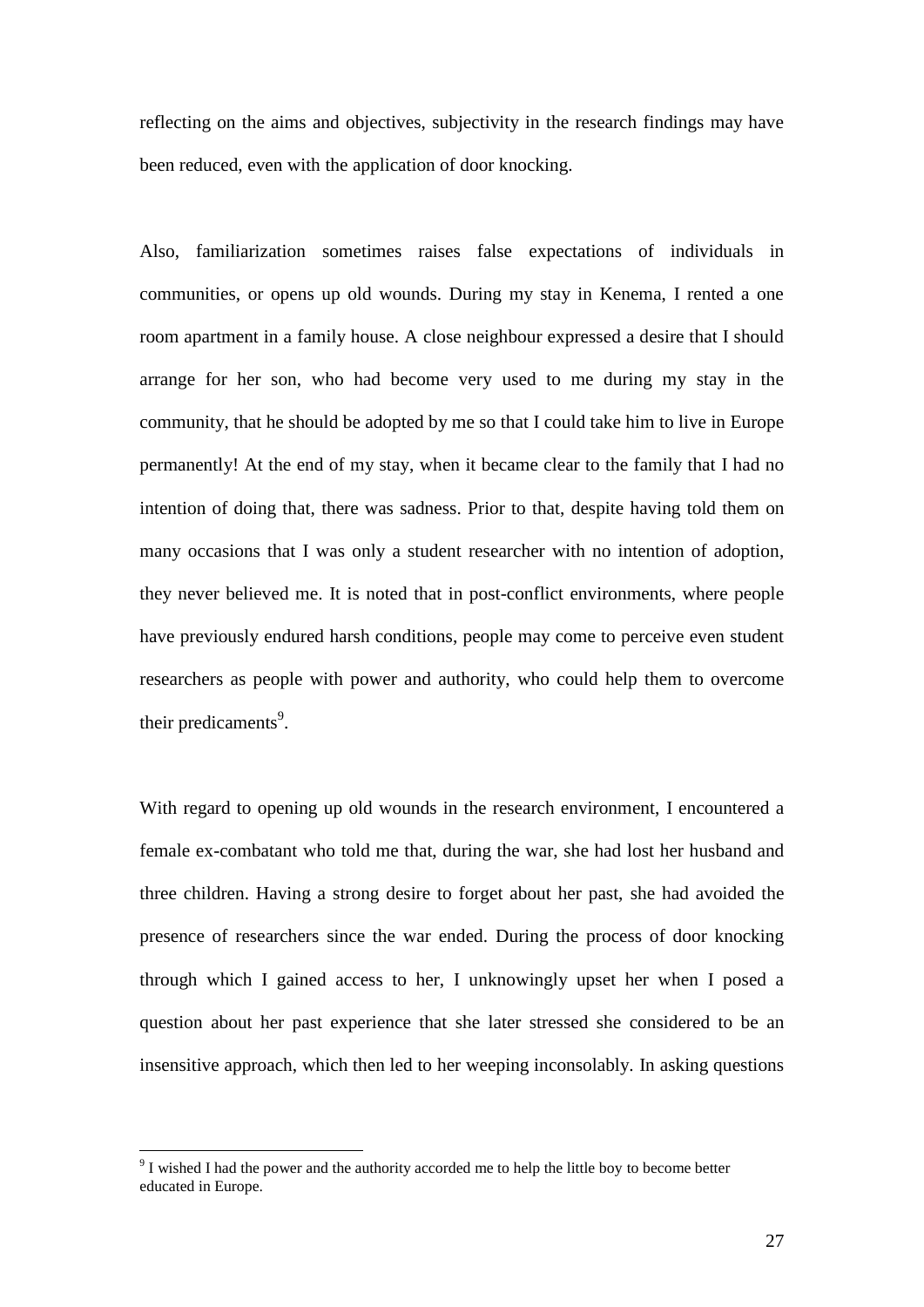in post-conflict environments, researchers need to be thoughtful and observant when studying the moods of their respondents during interviews.

#### **Conclusion**

Despite the constraints encountered through familiarization, the issue of trust needs to be stressed, in post-conflict environments, in order to address some of the methodological and ethical problems encountered during the carrying out of the research. Many authors have discussed problems associated with post-conflict research but they have neither identified, nor stressed the issues relating to trust, which need to be addressed, so that solutions to some of the methodological and ethical problems may be dealt with. Whatever methods have been used in the collection of data, the incorporation of the issue of trust building is essential for the facilitation of the research process. In my research in Sierra Leone, I used door knocking to familiarize myself with and to gain trust in communities. The importance of using local culture (door knocking) in addressing local problems cannot be overemphasized. It builds on local knowledge and it is understood by the indigenous people. In Bo and Kenama districts in Sierra Leone, the local communities did not find it surprising that researchers" knocked at people"s doors because that had always been the main practice used to reach people. In communities where mobile phones, telephones and internet are rarely used, the first approach to a family is to knock at their door at sunset when they are back from work. In other parts of the world, such a practice as the system of door knocking, which has been illustrated above, would not be conducted in the same way, owing to their different employment and cultural practices. It can be argued that it is imperative for researchers to use approaches that are suitable to their areas of study.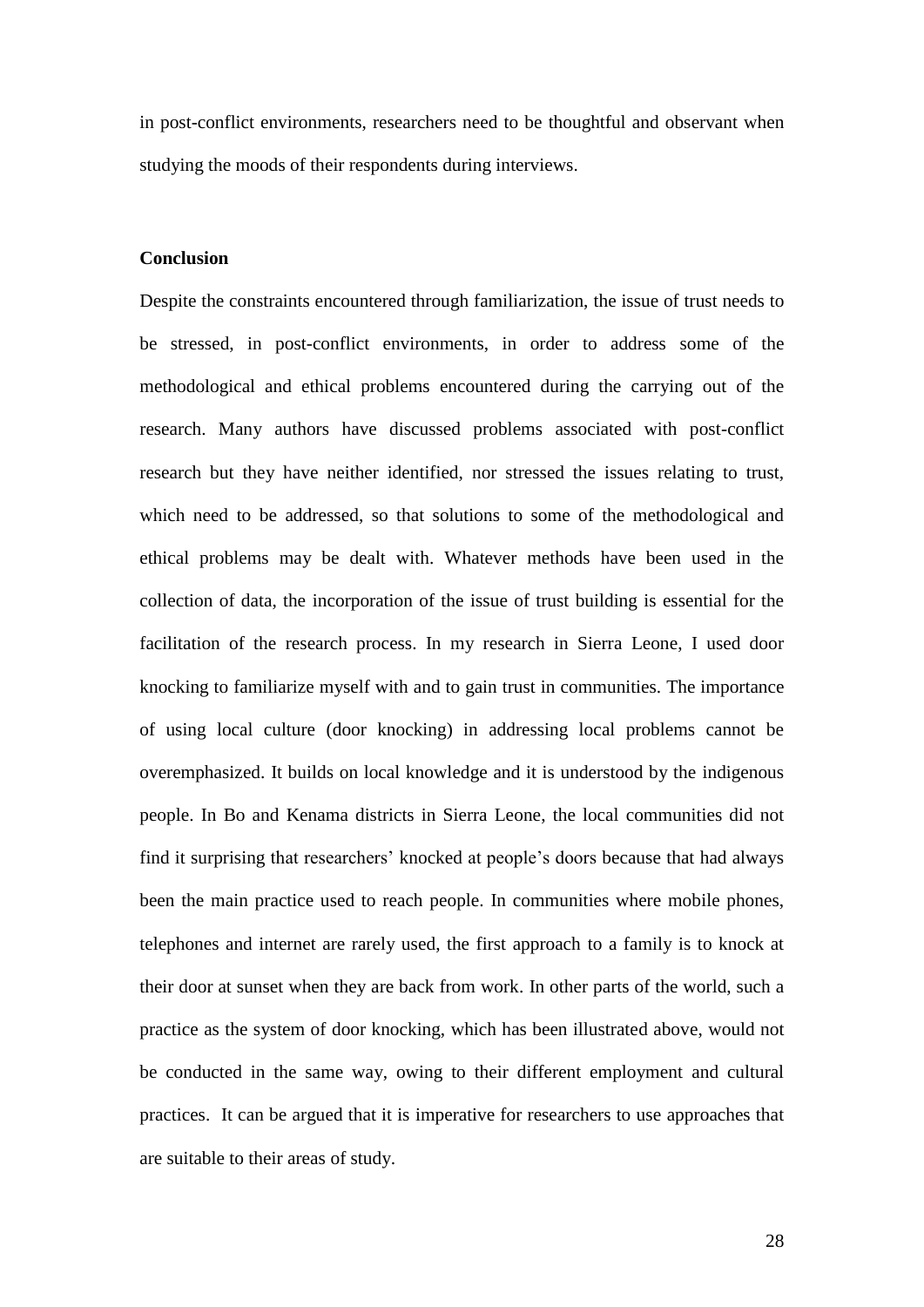Using local knowledge, such as that gathered during the process of door knocking, is very important because it can be used when transferred to other post-conflict areas. Many areas have cultures, which can be used by researchers to familiarize themselves with local people, so that they gain their trust. I used door knocking in Sierra Leone due to the importance marriages play in people's lives. In other communities, different forms of door knocking other than the one I used in Sierra Leone, can be used to get close to the researched. In conclusion, it is important to stress the fact that the techniques used, when attempting to gain access to people, are not of primary concern (since researchers can choose to use various techniques when applying them to different post-conflict environments, according to which appear to be appropriate); but of more importance is how to use a variety of techniques in order to build trust and to address some of the methodological and ethical issues, which are likely to assist in the facilitation of the research process. In post-conflict environments, it is important to emphasize the fact that the major concern is that of trust, which needs to be remembered in all research situations.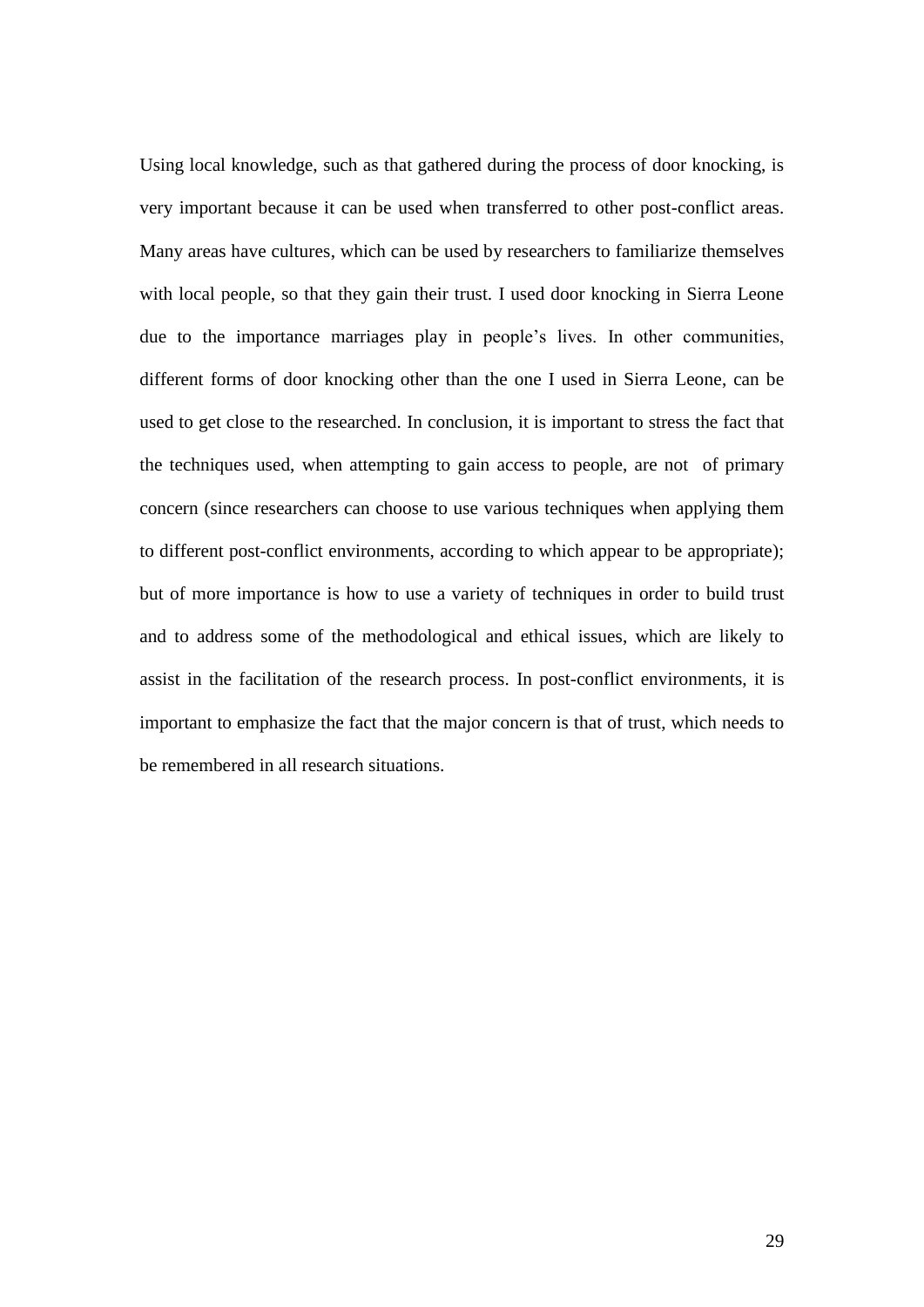### **Bibliography**

- Adams, J. (1998) "The wrongs of reciprocity: Fieldwork among Chilean workingclass women", *Journal of Contemporary Ethnography*, 27 (2), 219-241.
- Ampofo, A. A. (1997) "Cost and Rewards Exchange in Relationships, Experiences of Some Ghanaian Women", in Rosander, Eva Evers (ed) *Transforming Female Identities, Women's Organisational Forms in West Africa*, Stockholm: Gatab
- Anarfi, J.K. (2003) "To Change or Not to Change: Obstacles and Resistance to Sexual Behavioural Change Among the Youth in Ghana in the Era of AIDS", *Research Review* 19 (1), 27-45.
- Asiedu, V (2010) ""Door Knocking": A Necessity in Post-Conflict Research" in Alphaslan Özerdem and Richard Bowd (eds) *Participatory Research Methodologies: Development and Post-Disaster/Conflict Reconstruction,* Surrey: Ashgate Publishing Company.
- Bar-On, A. A. and Prinsen, G (1999) "Planning, Communities and empowerment: An introduction to participatory rural appraisal", *International Social Work* 42(3); 277-294.
- Barakat, S., Chard, M., Jacoby, T., and Lume, W. (2002) "The Composite Approach: research design in the context of war and armed conflict' *Third World Quarterly*, *Vol 23 (5), 991-1003*.
- Beardworth, A and Keil, T. (1992) "The Vegetarian Option: Varieties, Conversions, Motives and Careers", Sociological Review, 40, 253-93.
- Berg, B. L. (1998) *Qualitative Research Methods for the Social Sciences* (3<sup>rd</sup> ed) Boston: Allyn and Bacon
- Botterill, L. and Fisher, M. (2002) "Magical thinking: The rise of the community participation model", *A refereed paper presented to the Jubilee conference of the Australasian Political Studies Association*, Canberra, Australian National University, October 2002.
- Bowd, R. (2008) "From Combatant to Civilian: The Social Reintegration of ex-Combatants in Rwanda and the Implications for Social Capital and Reconciliation", *Unpublished PhD Thesis*, University of York: UK.
- Boyd, G. (2000) 'Village Appraisal Is this a Case of Elegant Power'? <http://www.caledonia.org.uk/appraisa.htm> accessed 15 August 2008.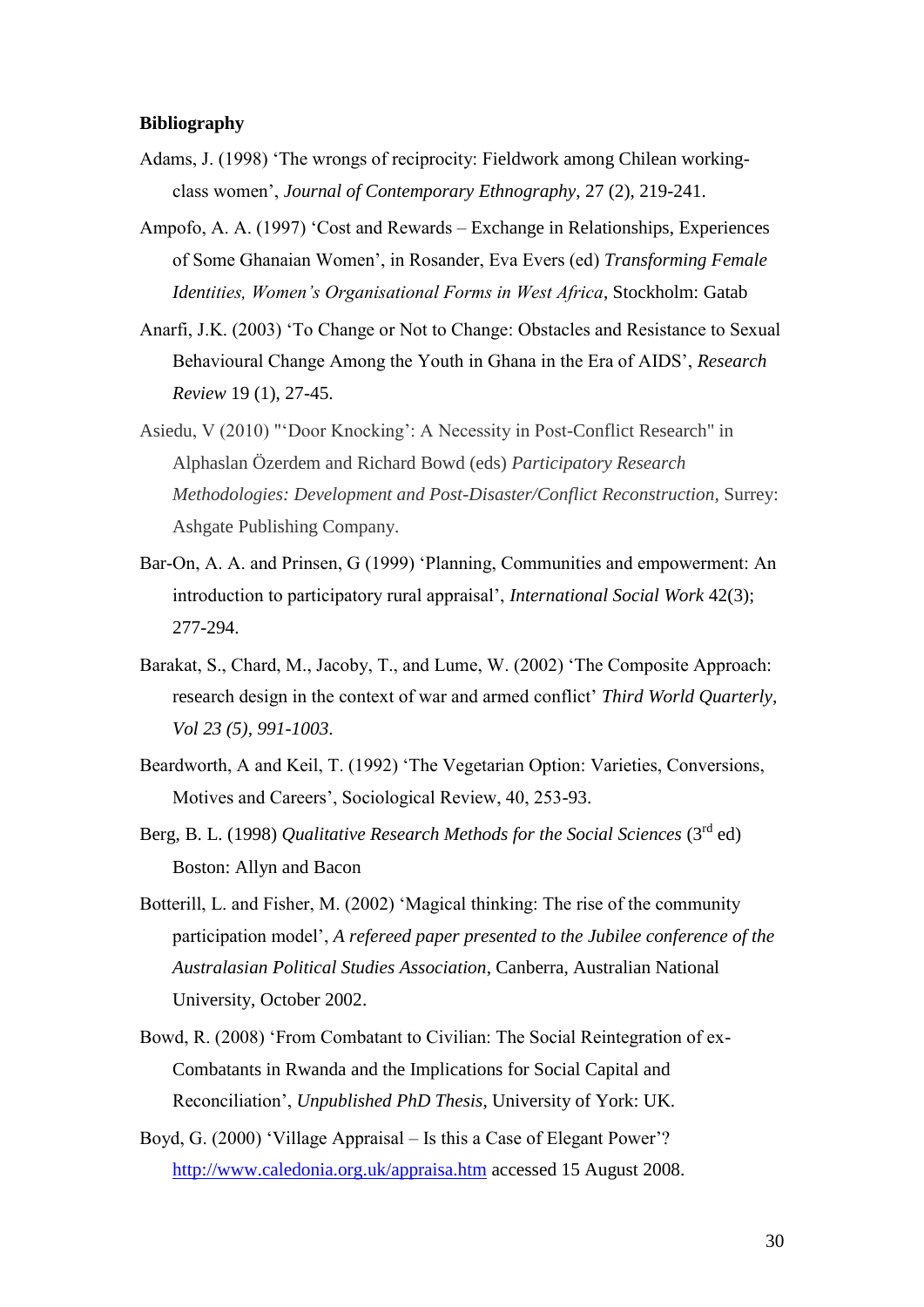- Brown, D., Howes, M., Hussein, K., Longley, C. and Swindell, K. (2002) "Participatory Methodologies and Participatory Practices: Assessing PRA Use in the Gambia", *Network Paper* No. 124.
- Casa de los Amingos (2007) "La Voz de la Casa" [http://www.casadelosamigos.org/documents/la%20voz%20de%20la%20casa/Eng](http://www.casadelosamigos.org/documents/la%20voz%20de%20la%20casa/English%20spring07.pdf) [lish%20spring07.pdf](http://www.casadelosamigos.org/documents/la%20voz%20de%20la%20casa/English%20spring07.pdf) accessed 20 August 2008.
- Campbell, J. (2002): "A critical appraisal of participatory methods in development research", *International Journal of Social Research methodology*, 5(1): 19-29.
- Chambers, R. (2007) "From PRA to PLA and Pluralism: Practice and Theory", *IDS Working Paper 286.*
- Chambers, R. (1997) *Whose Reality Counts? Putting the First Last*, London: Intermediate Technology Publications.
- Chambers, R. and Mayoux, L. (2005) "Reversing the paradigm: quantification and participatory methods", Paper presented at EDIAIS Conference, Univerisity of Manchester.
- Christoplos, I. (1995) "Representation, poverty and PRA in the Mekong Delta" *Research Report No. 6.* Linkopingg, Sweden: EPOS Environmental Policy and Society, Linkoping University.
- Colletta, N. J., M. Kostner and I. Wiederhofer (1996) "Case Studies in War-to Peace Transition: The Demobilization and Reintegration of Ex-Combatants in Ethiopia, Namibia and Uganda", Discussion Paper No 331, Africa Technical Department Series, Washington, D.C: World Bank. Available at: [http://wwwwds.worldbank.org/servlet/WDSContentServer/WDSP/IB/1996/06/01](http://wwwwds.worldbank.org/servlet/WDSContentServer/WDSP/IB/1996/06/01/000009265_3961214183011/Rendered/PDF/multi_page.pdf) [/000009265\\_3961214183011/Rendered/PDF/multi\\_page.pdf](http://wwwwds.worldbank.org/servlet/WDSContentServer/WDSP/IB/1996/06/01/000009265_3961214183011/Rendered/PDF/multi_page.pdf) accessed 14 July 2008.
- Cornwall, A., Guijt, I., and Welbourn, A. (1993) "Acknowledging Process: Challenges for Agricultural Research and Extension Methodology", *Institute of Development Studies*, Discussion Paper 333.
- Druckman (Ed) (2005), *Doing Research: Methods of Enquiry for Conflict Analysis*, Thousand Oaks, CA: Sage Publications Ltd.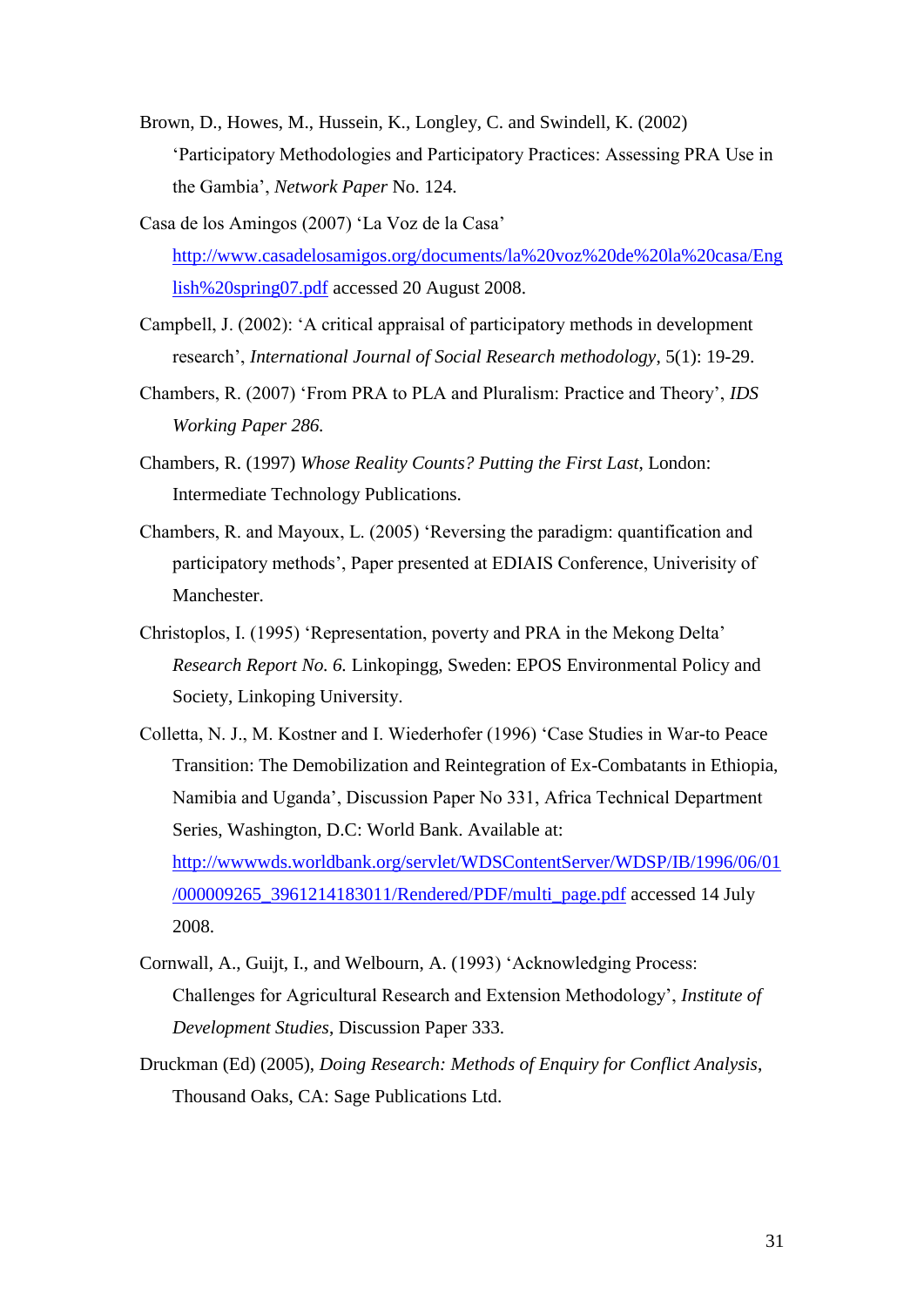- Faltas, S. (2004) "DDR Without Camps", *Topical Chapter for the Conversion Survey (BICC) 2005,* <http://www.ud.se/content/1/c6/06/54/02/5d16fcf2.pdf> accessed 20 August 2008.
- Gladwin, C. H., Peterson, J. S., Phiri, D., Uttaro, R., & Williams, D. (2002). "Agroforestry adoption decisions, structural adjustment, and gender in Africa", in C. B. Barrett, F. M. Place, & A. A. Aboud (eds), *Natural resources management in African agriculture: understanding and improving current practices*. London: CABI Publishing.
- Guijt, I. and Shah, K. M. (1998) 'Wake up to power, conflict and process' in *The myth of cpmmunity: Gender issues in participatory development,* London: IT Publication.
- Jacobson, K and Landau, L.B. (2003) "The Dual Imperative in Refugee Research: Some Methodological and Ethical Considerations in Social Science Research on Forced Migration" *Disasters*, Oxford: Blackwell
- Kapoor, I. (2002) "The Devil"s in the Theory: A Critical Assessment of Robert Chambers" Work on Participatory Development", [http://www.jstor.org.stable/3993578 accessed 19/08/2008.](http://www.jstor.org.stable/3993578%20accessed%2019/08/2008)
- Kingma, K. (2000) *Demobilization in Sub-Saharan Africa: The Development and Security Impacts*. Basingstoke: Macmillan.
- Lincoln, Y., and Guba, E. G. (1985) *Naturalistic Inquiry,* Newbury Park, CA: Sage.
- Nelson, N and Wright, S. (1995) "Participation and power", in: Nelson and Wright (eds), *Power and Participatory Development,* pp1-8, London: Intermediate Technology Publications.
- OECD (2001) The DAC Guidelines, Helping Prevent Violent Conflict [http://www.oecd.org/dataoecd/15/54/1886146.pdf accessed 21 August 2008](http://www.oecd.org/dataoecd/15/54/1886146.pdf%20accessed%2021%20August%202008)
- Omari, P.T. (1960) "Changing Attitudes of Students in West African Society Toward Marriage and Family Relationships", *The British Journal of Sociology,* Vol. 11, No.3, pp. 197-210).
- Padgett, D. K. (1998) *Qualitative methods in social work research: Challenges and rewards.* Thousand Oaks, CA: Sage.
- Preece, J (2006) 'Participatory Rural Appraisal: Lessons for Countries in the North'? *International Journal of Action Research* 2(2) 198-221.